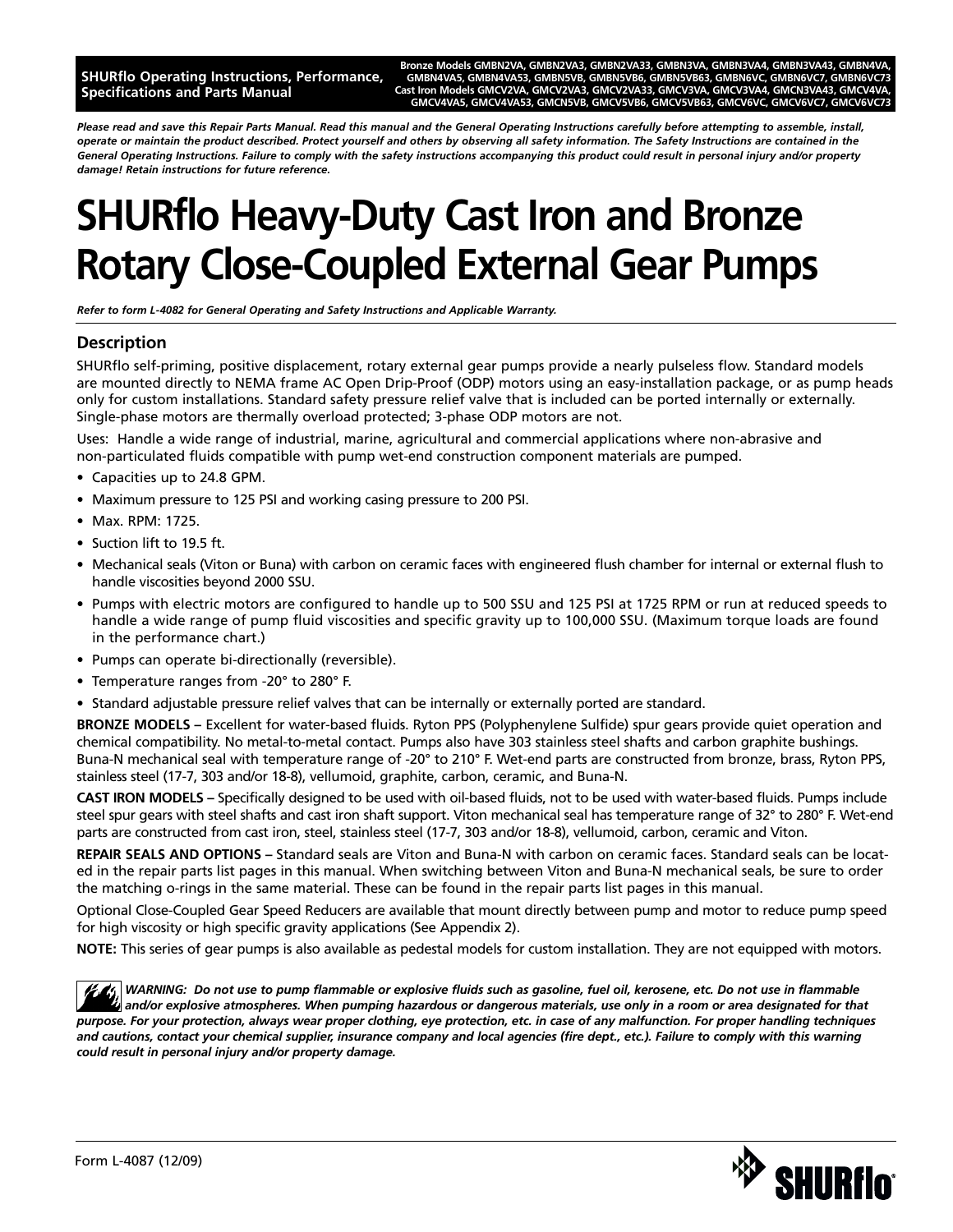# **SHURflo Heavy-Duty Cast Iron and Bronze Rotary Close-Coupled External Gear Pumps**

**Model Ordering Codes and Options**



**Example Model: GMCV5VB63** (2 HP ODP motor with >1.15 Service Factor\*) (motor not supplied with pedestal pump)

| (1)       | (2) | (3) | (4)          | (5) | (6) | (7) | (8) |  |
|-----------|-----|-----|--------------|-----|-----|-----|-----|--|
| <b>GM</b> |     |     | $\mathbf{z}$ |     |     |     |     |  |
|           |     |     |              |     |     |     |     |  |

| 1st                         | 2nd                               | 3rd                   | 4th                                          | 5th                                              | 6th                                    | 7th                                                     | 8th                                                                                                             |
|-----------------------------|-----------------------------------|-----------------------|----------------------------------------------|--------------------------------------------------|----------------------------------------|---------------------------------------------------------|-----------------------------------------------------------------------------------------------------------------|
| <b>Mounting</b>             | <b>Material</b>                   | Seal<br>(Mech)        | Gear**<br><b>Size: Ports</b>                 | <b>Options</b>                                   | <b>Brackets</b>                        | <b>Motor-Mounted Only</b><br><b>HP</b>                  | <b>AC Type</b>                                                                                                  |
| GM: Gear<br>Motor<br>Mount* | C: Cast Iron<br><b>B</b> : Bronze | N: Buna-N<br>V: Viton | 2:1/4"<br>3:3/8"<br>4:1/2"<br>5:3/4"<br>6:1" | V: Pressure<br><b>Relief Valve</b><br>(standard) | A: 56C<br>B: 143/145TC<br>C: 182/184TC | 1:1/3<br>2:1/2<br>3:3/4<br>4:1<br>$5:1\%$<br>6:2<br>7:3 | "Blank": no code<br>single phase<br>ODP motor<br>3: 3 phase ODP<br>motor<br>T: 1 phase TEFC<br>3T: 3 phase TEFC |

**NOTE:** Not all order code combinations (configurations) are standard models available from the manufacturer. Custom model configurations may require ordering standard components and/or optional parts that will need to be assembled by the customer.

Manufacturer reserves the right to change model order codes, standard models, specifications, and performance without notification.

(\*) ODP motors have > 1.15 service factors. Due to service factor, it is recommended TEFC motors are oversized by one HP increment. Pedestal Pumps are not supplied with a motor.

(\*\*) Bronze models have Ryton PPS (Polyphenylene Sulfide) gears. Cast Iron models have steel gears.

Maximum motor speed is 1725 RPM.

Cast iron is not for use with water-based fluids.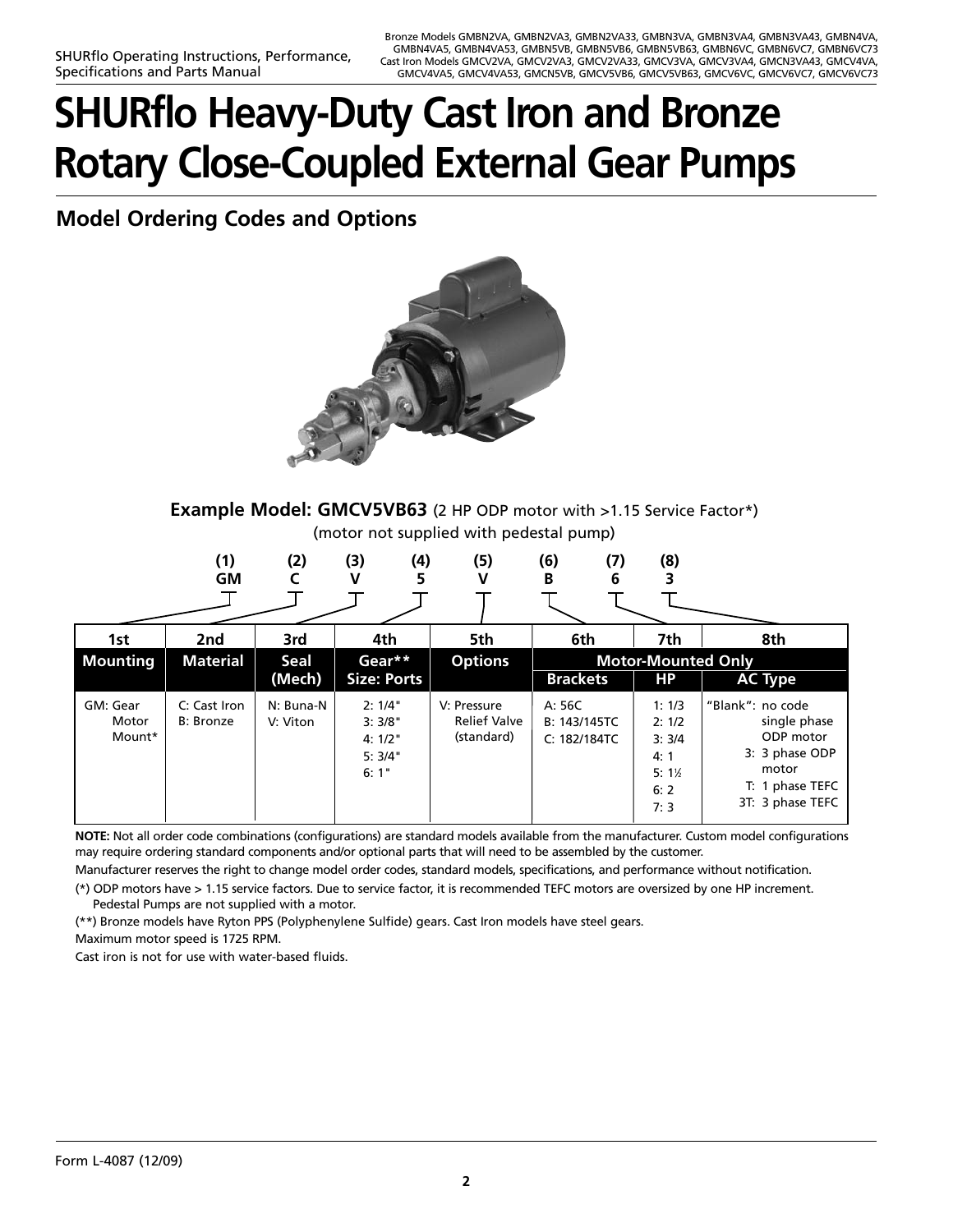**Cast Iron Models GMCV2VA, GMCV2VA3, GMCV2VA33, GMCV3VA, GMCV3VA4, GMCN3VA43, GMCV4VA, GMCV4VA5, GMCV4VA53, GMCN5VB, GMCV5VB6, GMCV5VB63, GMCV6VC, GMCV6VC7, GMCV6VC73**

### **Performance**

|               |                  |         |                           |      |           |                  |           |               |     | GPM Pumping 10 Wt. Oil at 70° F (500 SSU) |                |        |                |                |               |                |                |
|---------------|------------------|---------|---------------------------|------|-----------|------------------|-----------|---------------|-----|-------------------------------------------|----------------|--------|----------------|----------------|---------------|----------------|----------------|
| <b>Bronze</b> | <b>Cast Iron</b> | *Port   | Max. Input Pump Suction** |      |           | <b>Free Flow</b> |           | <b>25 PSI</b> |     | <b>50 PSI</b>                             |                | 75 PSI |                | <b>100 PSI</b> |               | <b>125 PSI</b> |                |
| <b>Models</b> | <b>Models</b>    |         | Size Torque in.-Ibs. RPM  |      | Lift (ft) | <b>GPM</b>       | <b>HP</b> | <b>GPM</b>    | HP  | <b>GPM</b>                                | <b>HP</b>      | GPM    | <b>HP</b>      | GPM            | <b>HP</b>     | <b>GPM</b>     | HP             |
| GMBN2VA***    | GMCV2VA***       | 1/4"    | 45                        | 900  | 1.5       | 2.5              | 1/4       | 2.5           | 1/4 | 2.4                                       | 1/4            | 2.3    | 1/4            | 2.1            | 1/4           | 1.8            | 1/3            |
| GMBN2VA***    | GMCV2VA***       | 1/4"    | 45                        | 1200 | 2.2       | 3.3              | 1/4       | 3.3           | 1/4 | 3.2                                       | 1/4            | 3.1    | 1/3            | 2.9            | 1/3           | 2.6            | 1/2            |
| GMBN2VA***    | GMCV2VA***       | 1/4"    | 45                        | 1725 | 3.5       | 4.8              | 1/4       | 4.8           | 1/3 | 4.7                                       | 1/2            | 4.6    | 1/2            | 4.4            | 3/4           | 4.1            | 3/4            |
| GMBN2VA3      | GMCV2VA3         | 1/4"    | 45                        | 1725 | 3.5       | 4.8              | 1/4       | 4.8           | 1/3 | 4.7                                       | 1/2            | 4.6    | 1/2            | 4.4            | 3/4           | 4.1            | 3/4            |
| GMBN2VA33     | GMCV2VA33        | 1/4"    | 45                        | 1725 | 3.5       | 4.8              | 1/4       | 4.8           | 1/3 | 4.7                                       | 1/2            | 4.6    | 1/2            | 4.4            | 3/4           | 4.1            | 3/4            |
| GMBN3VA***    | GMCV3VA***       | 3/8"    | 90                        | 900  | 2.8       | 3.7              | 1/4       | 3.6           | 1/3 | 3.5                                       | 1/3            | 3.4    | 1/2            | 3.2            | 1/2           | 2.8            | 3/4            |
| GMBN3VA***    | GMCV3VA***       | 3/8"    | 90                        | 1200 | 5.7       | 4.9              | 1/4       | 4.8           | 1/3 | 4.7                                       | 1/2            | 4.6    | 1/2            | 4.4            | 3/4           | 4.0            | 3/4            |
| GMBN3VA***    | GMCV3VA***       | 3/8"    | 90                        | 1725 | 7.9       | 7.0              | 1/2       | 6.9           | 1/2 | 6.8                                       | 3/4            | 6.7    | 1              | 6.5            | 1             | 6.1            | $1\frac{1}{2}$ |
| GMBN3VA4      | GMCV3VA4         | 3/8"    | 90                        | 1725 | 7.9       | 7.0              | 1/2       | 6.9           | 1/2 | 6.8                                       | 3/4            | 6.7    |                | 6.5            |               | 6.1            | $1\frac{1}{2}$ |
| GMBN3VA43     | GMCV3VA43        | 3/8"    | 90                        | 1725 | 7.9       | 7.0              | 1/2       | 6.9           | 1/2 | 6.8                                       | 3/4            | 6.7    | 1              | 6.5            |               | 6.1            | $1\frac{1}{2}$ |
| GMBN4VA***    | GMCV4VA***       | $1/2$ " | 90                        | 900  | 5.1       | 5.6              | 1/3       | 5.5           | 1/3 | 5.4                                       | 1/2            | 5.3    | 3/4            | 5.0            |               | 4.5            | 1              |
| GMBN4VA***    | GMCV4VA***       | $1/2$ " | 90                        | 1200 | 6.7       | 7.5              | 1/3       | 7.4           | 1/2 | 7.3                                       | 3/4            | 7.2    | 1              | 6.9            |               | 6.4            | $1\frac{1}{2}$ |
| GMBN4VA***    | GMCV4VA***       | $1/2$ " | 90                        | 1725 | 12.3      | 10.8             | 1/2       | 10.7          | 3/4 | 10.6                                      | 3/4            | 10.5   |                | 10.2           | $1\%$         | 9.7            | $1\frac{1}{2}$ |
| GMBN4VA5      | GMCV4VA5         | $1/2$ " | 90                        | 1725 | 12.3      | 10.8             | 1/2       | 10.7          | 3/4 | 10.6                                      | 3/4            | 10.5   |                | 10.2           | $1\%$         | 9.7            | $1\frac{1}{2}$ |
| GMBN4VA53     | GMCV4VA53        | $1/2$ " | 90                        | 1725 | 12.3      | 10.8             | 1/2       | 10.7          | 3/4 | 10.6                                      | 3/4            | 10.5   | 1              | 10.2           | $1\%$         | 9.7            | $1\frac{1}{2}$ |
| GMBN5VB***    | GMCV5VB***       | 3/4"    | 160                       | 900  | 6.6       | 10.8             | 1/2       | 10.6          | 3/4 | 10.5                                      | 3/4            | 10.4   | 1              | 10.0           | 1             | 9.4            | $1\frac{1}{2}$ |
| GMBN5VB***    | GMCV5VB***       | 3/4"    | 160                       | 1200 | 9.3       | 14.3             | 1/2       | 14.2          | 3/4 | 14.1                                      | 1              | 13.9   | $1\%$          | 13.5           | $1\%$         | 12.9           | 2              |
| GMBN5VB***    | GMCV5VB***       | 3/4"    | 160                       | 1725 | 15.2      | 20.6             | 3/4       | 20.5          | 1   | 20.3                                      | $1\%$          | 20.2   | $\mathcal{P}$  | 19.8           | $\mathcal{P}$ | 19.2           | 3              |
| GMBN5VB6      | GMCV5VB6         | 3/4"    | 160                       | 1725 | 15.2      | 20.6             | 3/4       | 20.5          |     | 20.3                                      | $1\frac{1}{2}$ | 20.2   | $\mathcal{P}$  | 19.8           | 2             | 19.2           | ξ              |
| GMBN5VB63     | GMCV5VB63        | 3/4"    | 160                       | 1725 | 15.2      | 20.6             | 3/4       | 20.5          |     | 20.3                                      | $1\frac{1}{2}$ | 20.2   | 2              | 19.8           | 2             | 19.2           | 3              |
| GMBN6VC***    | GMCV6VC***       | 1"      | 160                       | 900  | 8.1       | 12.6             | 1/2       | 12.5          | 3/4 | 12.3                                      | 1              | 12.1   | 1              | 11.7           | $1\%$         | 11.1           | $1\%$          |
| GMBN6VC***    | GMCV6VC***       | 1"      | 160                       | 1725 | 19.5      | 24.8             | 3/4       | 24.7          | 1   | 24.5                                      | $1\%$          | 24.3   | $1\%$          | 23.9           | 2             | 23.3           | $\mathcal{P}$  |
| GMBN6VC***    | GMCV6VC***       | 1"      | 160                       | 1725 | 19.5      | 24.8             | 3/4       | 24.7          |     | 24.5                                      | $1\frac{1}{2}$ | 24.3   | $\overline{2}$ | 23.9           | 3             | 23.3           | 3              |
| GMBN6VC7      | GMCV6VC7         | 1"      | 160                       | 1725 | 19.5      | 24.8             | 3/4       | 24.7          |     | 24.5                                      | $1\frac{1}{2}$ | 24.3   | $\mathcal{L}$  | 23.9           | २             | 23.3           | 3              |
| GMBN6VC73     | GMCV6VC73        | 1"      | 160                       | 1725 | 19.5      | 24.8             | 3/4       | 24.7          | 1   | 24.5                                      | $1\frac{1}{2}$ | 24.3   | $\mathcal{P}$  | 23.9           | 3             | 23.3           | 3              |

Test data taken on SAE 10 wt. oil at 70° F (500 SSU).

Performance in water will decrease by about 10%, and HP required will also be reduced by 10%. (Don't use water with Cast Iron.)

Pump performance when pump is new. As pump wears, the performance will decrease.

(\*) Female NPT inlet and outlet (in inches) . (\*\*) Suction lift requires wetted gears and primed seal chamber.

(\*\*\*) Motor not provided.

**NOTES:** Pumps with motors are HP rated to handle up to 500 SSU at 125 PSI and specific gravity of 1.0.

Max. PSI = 125

Max. Viscosity = 500 SSU at 1725 RPM with standard spur gears

Max. RPM = 1725

Max. Specific Gravity = 1.1 at 125 PSI, up to 1.6 at lower PSI & viscosity.

Max. Input Torque = See chart above.

Reverse Rotation = Pumps are equipped with pressure relief valves and can be run in reverse rotation; however, pressure relief valve will not function when pump is reversed unless pump relief valve cover is rotated 180°.

The pump relationship between volume (GPM), pressure (PSI), speed (RPM) and horsepower is shown on performance chart in Shurflo Motor Manual form L-4082. When pumping a more viscous liquid, a slower speed, a larger pipe size pump, and possibly a larger motor should be selected.

Manufacturer reserves the right to change performance without notification.

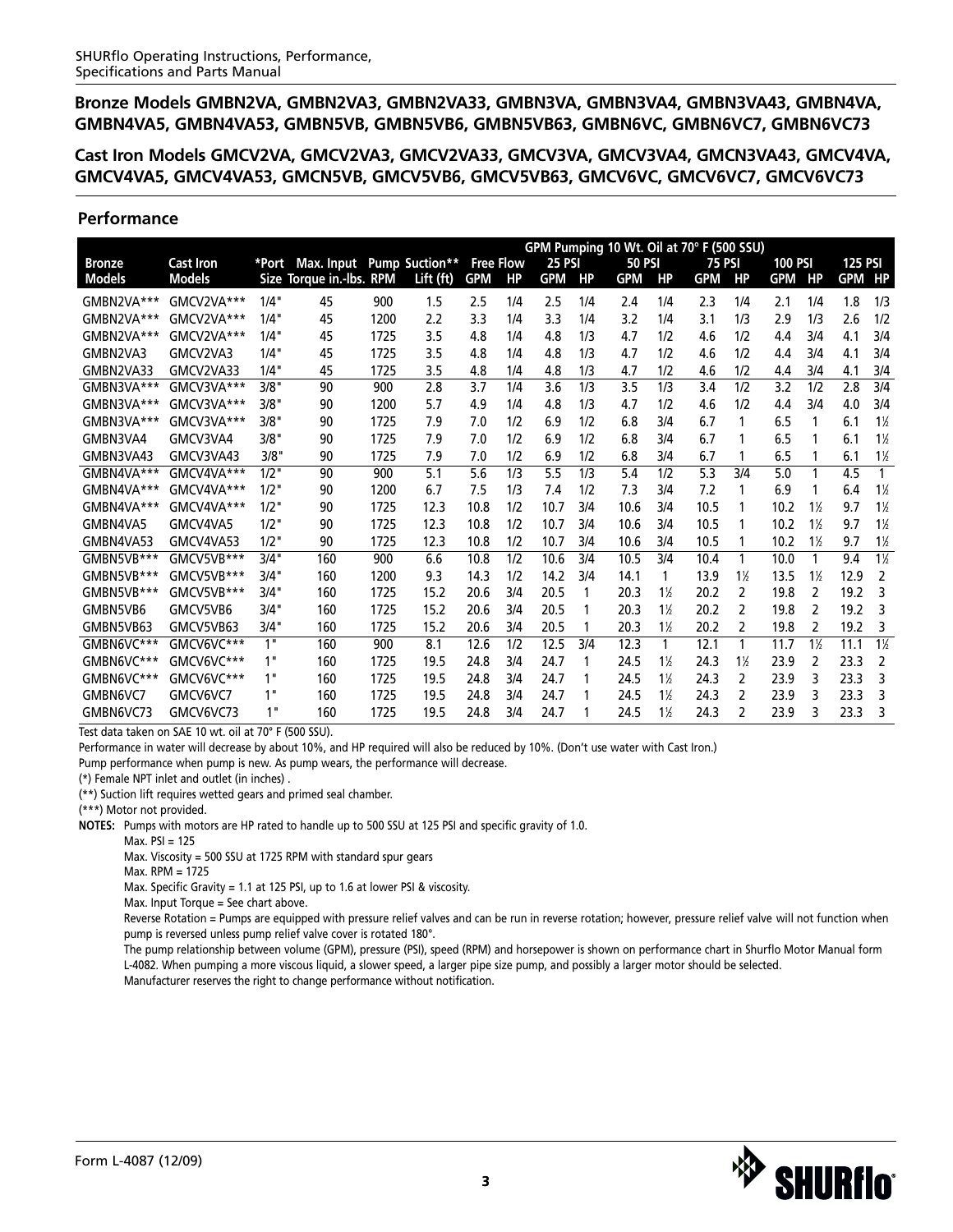# **SHURflo Heavy-Duty Cast Iron and Bronze Rotary Close-Coupled External Gear Pumps**

### **Specifications for Standard Pump Heads (motor not included)**

| <b>Required</b><br><b>NEMA</b><br>Motor<br>Motor<br>Pump |                          |                    |               |           | <b>PUMP CONSTRUCTION (Wet End)</b><br>Port Body &<br><b>Pressure</b> |     |                                         |       |                    |        |         | <b>Ship</b>                  |                            |      |
|----------------------------------------------------------|--------------------------|--------------------|---------------|-----------|----------------------------------------------------------------------|-----|-----------------------------------------|-------|--------------------|--------|---------|------------------------------|----------------------------|------|
| <b>Model</b>                                             | Frame<br><b>Required</b> | Max.<br><b>RPM</b> | Shaft<br>Dia. | Shaft     | Motor<br>Dia. Adapter                                                |     | Size Cover<br><b>NPT Castings Gears</b> |       | Relief<br>Valve*   |        | Bushing | <b>Shaft Material Gasket</b> | Seal &<br>O-Rings** (lbs.) | Wt.  |
| <b>Bronze Models</b>                                     |                          |                    |               |           |                                                                      |     |                                         |       |                    |        |         |                              |                            |      |
| GMBN2VA                                                  | 56C                      | 1725               | 5/8 Spline    | 5/8 Keyed | CI                                                                   | 1/4 | Bronze Ryton                            |       | <b>BR &amp; SS</b> | 303 SS | CG      | Vellumoid Buna-N   10.5      |                            |      |
| GMBN3VA                                                  | 56C                      | 1725               | 5/8 Spline    | 5/8 Keyed | CI.                                                                  | 3/8 | <b>Bronze</b>                           | Rvton | <b>BR &amp; SS</b> | 303 SS | CG      | Vellumoid Buna-N   11.2      |                            |      |
| GMBN4VA                                                  | 56C                      | 1725               | 5/8 Spline    | 5/8 Keyed | CI.                                                                  | 1/2 | <b>Bronze</b>                           | Rvton | <b>BR &amp; SS</b> | 303 SS | CG      | Vellumoid Buna-N   12.8      |                            |      |
| <b>GMBN5VB</b>                                           | 143/145TC                | 1725               | 20mm Spline   | 7/8 Keyed | CI.                                                                  | 3/4 | <b>Bronze</b>                           | Rvton | <b>BR &amp; SS</b> | 303 SS | CG      | Vellumoid Buna-N   19.8      |                            |      |
| <b>GMBN6VC</b>                                           | 182/184TC                | 1725               | 20mm Spline   | 1% Keved  | CI.                                                                  |     | Bronze Ryton                            |       | <b>BR &amp; SS</b> | 303 SS | CG      | Vellumoid Buna-N 22.8        |                            |      |
| <b>Cast Iron Models</b>                                  |                          |                    |               |           |                                                                      |     |                                         |       |                    |        |         |                              |                            |      |
| GMCV2VA                                                  | 56C                      | 1725               | 5/8 Spline    | 5/8 Keyed | CI                                                                   | 1/4 | CI                                      | Steel | Steel & SS Steel   |        | CI.     | Vellumoid                    | Viton                      | 11.2 |
| GMCV3VA                                                  | 56C                      | 1725               | 5/8 Spline    | 5/8 Keyed | CI                                                                   | 3/8 | CI                                      | Steel | Steel & SS Steel   |        | CI.     | Vellumoid                    | Viton                      | 12.6 |
| GMCV4VA                                                  | 56C                      | 1725               | 5/8 Spline    | 5/8 Keyed | CI.                                                                  | 1/2 | <b>CI</b>                               | Steel | Steel & SS Steel   |        | CI.     | Vellumoid                    | Viton                      | 13.4 |
| <b>GMCV5VB</b>                                           | 143/145TC                | 1725               | 20mm Spline   | 7/8 Keyed | CI.                                                                  | 3/4 | CI                                      | Steel | Steel & SS Steel   |        | CI.     | Vellumoid                    | Viton                      | 18.7 |
| <b>GMCV6VC</b>                                           | 182/184TC                | 1725               | 20mm Spline   | 1% Keved  | CI.                                                                  |     | <b>CI</b>                               | Steel | Steel & SS Steel   |        | CI.     | Vellumoid                    | Viton                      | 19   |

Ryton = PPS (Polyphenylene Sulfide) SS = Stainless Steel CG = Carbon Graphite CI = Cast Iron BR = Brass

(\*) Bronze models are made of brass and/or bronze and stainless steel (17-7, 303 and/or 18-8). Cast Iron models are made of cast iron, steel and stainless steel (17-7, 303 and/or 18-8).

\*\*) Made from 18-8 SS and carbon on ceramic. O-rings are Buna-N or Viton to match the seal type.

**NOTES:** Dimensions are in inches unless otherwise noted.

Pump ships complete with all drive components, less motor.

Manufacturer reserves the right to change specifications without notification.

### **Specifications for Standard Motor-Mounted Models (motor included)**

|                         |                    |            |                       |         |             |    |         |                               |              | <b>PUMP CONSTRUCTION (Wet End)</b> |     |                                 |       |                    |        |                |           |                                         |             |
|-------------------------|--------------------|------------|-----------------------|---------|-------------|----|---------|-------------------------------|--------------|------------------------------------|-----|---------------------------------|-------|--------------------|--------|----------------|-----------|-----------------------------------------|-------------|
|                         | <b>Motor Motor</b> | AC         | NEMA                  | Motor   |             |    | Motor   | Pump<br>Shaft                 | Motor        | Shaft Motor                        |     | Port Body &<br>Size Cover       |       | Pressure<br>Relief |        | <b>Bushing</b> |           | Seal &                                  | Ship<br>Wt. |
| <b>Model</b>            | НP                 | Type*      | Frame                 | Voltage | <b>Amps</b> |    | PH* RPM | Size Dim.                     |              |                                    |     | Dim. Adapter NPT Castings Gears |       | Valve**            |        |                |           | Shaft Material Gasket O-Rings***'(lbs.) |             |
| Bronze Models           |                    |            |                       |         |             |    |         |                               |              |                                    |     |                                 |       |                    |        |                |           |                                         |             |
| GMBN2VA3                | 3/4                | <b>ODP</b> | 56C                   | 115/230 | 11.2/5.6    |    | 1725    | 5/8 Spline                    | 5/8 Keyed Cl |                                    | 1/4 | Bronze                          | Ryton | BR & SS 303 SS     |        | CG             | Vellumoid | Buna-N                                  | 37.5        |
| GMBN2VA33               | 3/4                | <b>ODP</b> | 56C                   | 230/460 | 2.6/1.3     | 3  | 1725    | 5/8 Spline                    | 5/8 Keyed Cl |                                    |     | 1/4 Bronze                      | Ryton | BR & SS 303 SS     |        | CG             | Vellumoid | Buna-N                                  | 35.5        |
| GMBN3VA4                |                    | <b>ODP</b> | 56C                   | 115/230 | 13.2/6.6    |    | 1725    | 5/8 Spline                    | 5/8 Keyed Cl |                                    |     | 3/8 Bronze                      | Ryton | BR & SS 303 SS     |        | CG             | Vellumoid | Buna-N                                  | 45.2        |
| GMBN3VA43               |                    | <b>ODP</b> | 56C                   | 230/460 | 3.2/1.6     | 3  | 1725    | 5/8 Spline                    | 5/8 Keyed Cl |                                    | 3/8 | <b>Bronze</b>                   | Ryton | BR & SS 303 SS     |        | CG             | Vellumoid | Buna-N                                  | 39.2        |
| GMBN4VA5                | $1\%$              | <b>ODP</b> | 56C                   | 115/230 | 18.4/9.2    |    | 1725    | 5/8 Spline                    | 5/8 Keyed Cl |                                    | 1/2 | Bronze                          | Ryton | BR & SS 303 SS     |        | CG             | Vellumoid | Buna-N                                  | 51.8        |
| GMBN4VA53               | $1\%$              | <b>ODP</b> | 56C                   | 230/460 | 4.8/2.4     | -3 | 1725    | 5/8 Spline                    | 5/8 Keved CI |                                    | 1/2 | Bronze                          | Rvton | BR & SS 303 SS     |        | CG             | Vellumoid | Buna-N                                  | 41.8        |
| GMBN5VB6                |                    | ODP.       | 143/145TC             | 115/230 | 21.2/10.6 1 |    | 1725    | 20mm Spline 7/8 Keyed CI      |              |                                    | 3/4 | Bronze                          | Ryton | BR & SS 303 SS     |        | CG             | Vellumoid | Buna-N                                  | 64.8        |
| GMBN5VB63               |                    | ODP.       | 143/145TC             | 230/460 | 6.0/3.0     |    |         | 1725 20mm Spline 7/8 Keyed CI |              |                                    | 3/4 | Bronze                          | Ryton | BR & SS 303 SS     |        | CG             | Vellumoid | Buna-N                                  | 54.8        |
| GMBN6VC7                |                    | ODP.       | 182/184TC             | 230     | 14.7        |    | 1725    | 20mm Spline 1% Keyed Cl       |              |                                    |     | <b>Bronze</b>                   | Ryton | BR & SS            | 303 SS | CG             | Vellumoid | Buna-N                                  | 92.8        |
| GMBN6VC73               |                    | ODP        | 182/184TC 230/460     |         | 8.2/4.1     | 3  |         | 1725 20mm Spline 1% Keyed CI  |              |                                    |     | <b>Bronze</b>                   | Ryton | BR & SS 303 SS     |        | CG             | Vellumoid | Buna-N                                  | 80.8        |
| <b>Cast Iron Models</b> |                    |            |                       |         |             |    |         |                               |              |                                    |     |                                 |       |                    |        |                |           |                                         |             |
| GMCV2VA3                | 3/4                | <b>ODP</b> | 56C                   | 115/230 | 11.2/5.6    |    | 1725    | 5/8 Spline                    | 5/8 Keyed Cl |                                    | 1/4 | CI.                             | Steel | Steel & SS Steel   |        | CI             | Vellumoid | Viton                                   | 38.2        |
| GMCV2VA33               | 3/4                | <b>ODP</b> | 56C                   | 230/460 | 2.6/1.3     | 3  | 1725    | 5/8 Spline                    | 5/8 Keyed Cl |                                    | 1/4 | CI                              | Steel | Steel & SS Steel   |        | CI             | Vellumoid | Viton                                   | 36.2        |
| GMCV3VA4                |                    | <b>ODP</b> | 56C                   | 115/230 | 13.2/6.6    |    | 1725    | 5/8 Spline                    | 5/8 Keyed Cl |                                    | 3/8 | CI.                             | Steel | Steel & SS Steel   |        | CI             | Vellumoid | Viton                                   | 46.6        |
| GMCV3VA43               |                    | <b>ODP</b> | 56C                   | 230/460 | 3.2/1.6     | 3  | 1725    | 5/8 Spline                    | 5/8 Keyed Cl |                                    | 3/8 | CI                              | Steel | Steel & SS Steel   |        | CI             | Vellumoid | Viton                                   | 40.6        |
| GMCV4VA5                | $1\%$              | <b>ODP</b> | 56C                   | 115/230 | 18.4/9.2    |    | 1725    | 5/8 Spline                    | 5/8 Keyed Cl |                                    | 1/2 | CI                              | Steel | Steel & SS Steel   |        | CI             | Vellumoid | Viton                                   | 52.4        |
| GMCV4VA53               | $1\%$              | <b>ODP</b> | 56C                   | 230/460 | 4.8/2.4     | 3  | 1725    | 5/8 Spline                    | 5/8 Keyed Cl |                                    | 1/2 | CI.                             | Steel | Steel & SS Steel   |        | CI.            | Vellumoid | Viton                                   | 42.4        |
| GMCV5VB6                |                    | ODP.       | 143/145TC             | 115/230 | 21.2/10.6   |    | 1725    | 20mm Spline 7/8 Keyed CI      |              |                                    | 3/4 | CI                              | Steel | Steel & SS Steel   |        | CI.            | Vellumoid | Viton                                   | 63.7        |
| GMCV5VB63               |                    | ODP        | 143/145TC             | 230/460 | 6.0/3.0     | 3  | 1725    | 20mm Spline 7/8 Keyed CI      |              |                                    | 3/4 | CI                              | Steel | Steel & SS Steel   |        | CI             | Vellumoid | Viton                                   | 53.7        |
| GMCV6VC7                |                    | ODP.       | 182/184TC             | 230     | 14.7        |    | 1725    | 20mm Spline 1% Keyed Cl       |              |                                    |     | CI                              | Steel | Steel & SS Steel   |        | CI             | Vellumoid | Viton                                   | 89.0        |
| GMCV6VC73               |                    |            | ODP 182/184TC 230/460 |         | 8.2/4.1     |    |         | 1725 20mm Spline 1½ Keyed CI  |              |                                    |     | CI.                             | Steel | Steel & SS Steel   |        | CI             | Vellumoid | Viton                                   | 77.0        |

Ryton = PPS (Polyphenylene Sulfide) SS = Stainless Steel CG =Carbon Graphite CI = Cast Iron ODP = Open Drip-Proof BR = Brass

(\*) Motors are rated at 60 hertz only. Single-phase motors are thermally overload protected and three-phase motors are not thermally protected. Thermal overloads may be manual or automatic.

(\*\*) Bronze models are made of brass and/or bronze and stainless steel (17-7, 303 and/or 18-8). Cast Iron models are made of cast iron, steel and stainless steel (17-7, 303 and/or 18-8).

(\*\*\*) Made from 18-8 SS and carbon on ceramic. O-rings are Buna-N or Viton to match the seal type.

**NOTES:** Dimensions are in inches unless otherwise noted.

Driver data is subject to change without notice; see label on driver for specifications and wiring information.

Manufacturer reserves the right to change specifications without notification.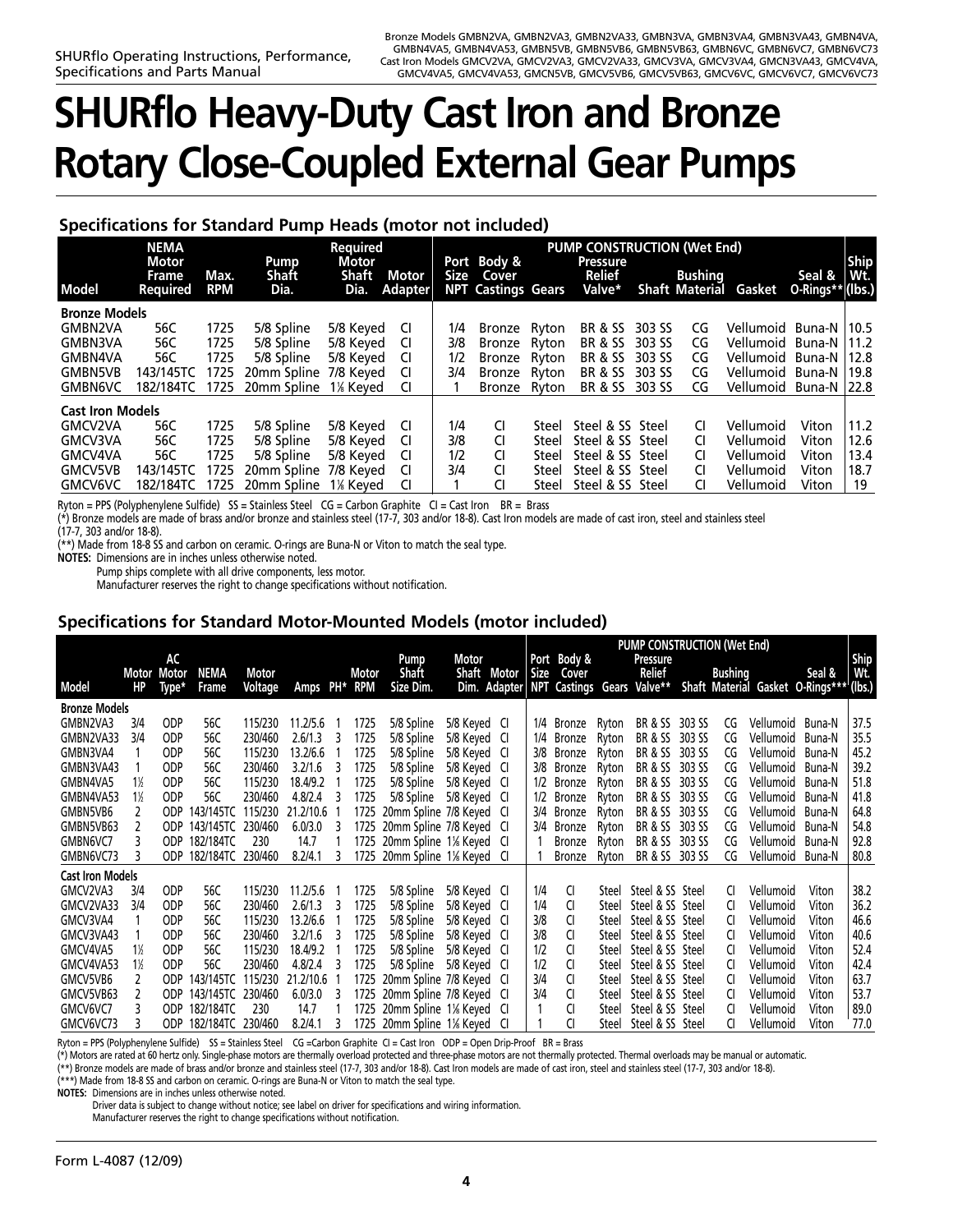### **Cast Iron Models GMCV2VA, GMCV2VA3, GMCV2VA33, GMCV3VA, GMCV3VA4, GMCN3VA43, GMCV4VA, GMCV4VA5, GMCV4VA53, GMCN5VB, GMCV5VB6, GMCV5VB63, GMCV6VC, GMCV6VC7, GMCV6VC73**



#### **Figure 1**

| <b>Model Numbers</b>           | Port |      | Dimensions (in inches) |      |     |      |      |       |      |       |      |      |      |       |                  |                  |      |
|--------------------------------|------|------|------------------------|------|-----|------|------|-------|------|-------|------|------|------|-------|------------------|------------------|------|
|                                | A*   | в    |                        | D    | E*  | H    | G.   | H***  | IJ   | K**   | M**  | N**  | p**  | $0**$ | $R^{\star\star}$ | $S^{\star\star}$ | T**  |
| GMBN2VA, GMCV2VA, GMBN2VA3     | 1/4  | 5.87 | 2.75                   | 8.20 | 1/8 | 2.85 | 3.50 | 10.56 | 2.72 | 21.51 | 6.32 | 6.50 | 2.63 | 3.00  | 4.88             | 0.34             | 6.59 |
| GMBN2VA33, GMCV2VA3, GMCV2VA33 |      |      |                        |      |     |      |      |       |      |       |      |      |      |       |                  |                  |      |
| GMBN3VA, GMCV3VA, GMBN3VA4     | 3/8  | 5.40 | 2.93                   | 7.60 | 1/8 | 2.75 | 3.50 | 10.88 | 2.96 | 21.41 | 6.32 | 6.50 | 2.63 | 3.00  | 4.88             | 0.34             | 6.59 |
| GMBN3VA43, GMCV3VA4, GMCV3VA43 |      |      |                        |      |     |      |      |       |      |       |      |      |      |       |                  |                  |      |
| GMBN4VA, GMCV4VA, GMBN4VA5     | 1/2  | 5.59 | 2.94                   | 7.97 | 1/8 | 2.75 | 3.50 | 11.88 | 3.48 | 22.79 | 6.32 | 6.50 | 2.63 | 3.00  | 4.88             | 0.34             | 6.59 |
| GMBN4VA53, GMCV4VA5, GMCV4VA53 |      |      |                        |      |     |      |      |       |      |       |      |      |      |       |                  |                  |      |
| GMBN5VB, GMCV5VB, GMBN5VB6     | 3/4  | 6.00 | 3.16                   | 8.51 | 1/8 | 2.50 | 3.50 | 12.69 | 3.92 | 24.36 | 6.81 | 7.00 | 2.25 | 4.00  | 5.00             | 0.34             | 6.59 |
| GMBN5VB63, GMCV5VB6, GMCV5VB63 |      |      |                        |      |     |      |      |       |      |       |      |      |      |       |                  |                  |      |
| GMBN6VC, GMCV6VC, GMBN6VC7     |      | 7.04 | 3.17                   | 9.67 | 1/8 | 3.50 | 4.50 | 14.13 | 4.04 | 26.97 | 8.75 | 9.00 | 2.75 | 4.50  | 7.50             | 0.41             | 8.47 |
| GMBN6VC73, GMCV6VC7, GMCV6VC73 |      |      |                        |      |     |      |      |       |      |       |      |      |      |       |                  |                  |      |

(\*) Standard NPT (female) pipe thread (in inches).

(\*\*) This dimension may vary due to motor manufacturer's specifications.

(\*\*\*) Length of motor from C-face to back. This dimension may vary due to motor manufacturer's specifications.

**NOTE:** All dimensions have a tolerance of (+ or -) 1/8".

Dimensions may vary based on motor manufacturer.

Manufacturer reserves the right to change dimensions without notification.

#### **Gear Part Numbers and Dimensions (in inches)**

| Gear-Ryton (PPS) Black Spur | 13879 | 21137 | 12764 | 21136 | 13883 |
|-----------------------------|-------|-------|-------|-------|-------|
| Gear-Steel Spur             | 21456 | 21157 | 21458 | 21459 | 21460 |
| Gear Outside Diameter (OD)  | 1.50  | 1.75  | 1.75  | 2.33  | 2.33  |
| Gear Width (W)              | 0.75  | 0.88  | 1.25  | 1.25  | 1.50  |
| Shaft Size (S)              | 0.50  | 0.63  | 0.63  | 0.79  | 0.79  |



| - W |
|-----|
|     |
|     |
|     |
|     |
|     |
|     |
|     |
|     |
|     |
|     |
|     |
|     |
|     |
|     |

Ryton PPS (Polyphenylene Sulfide)

**NOTE:** Manufacturer reserves the right to change dimensions without notification.

#### **Figure 2 - Gear Identification and Dimension Chart**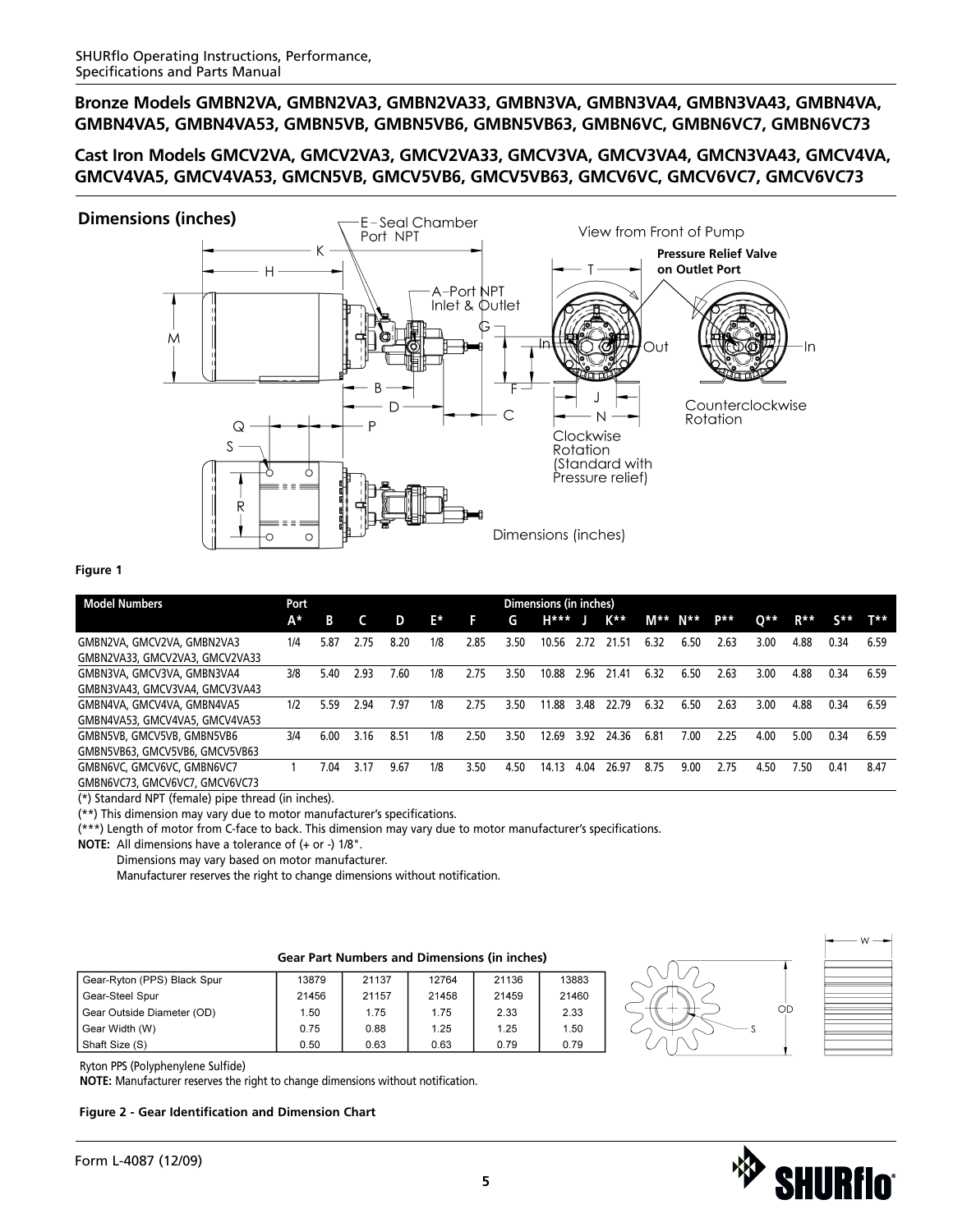# **SHURflo Heavy-Duty Cast Iron and Bronze Rotary Close-Coupled External Gear Pumps**

*Check motor.*  **AWARNING** *It may be equipped with an automatic resetting thermal protector and may restart unexpectedly (see specifications chart). Protector tripping is an indication of motor overloading as a result of operating the pump at too high a pressure (over 125 PSI), too high of viscosity, too high of specific gravity, excessively high or low voltage, inadequate wiring, incorrect motor connections, too small a motor (sized incorrectly, not enough HP), or a defective motor or pump.*

*Do not handle pump with wet hands or when standing in water. Failure to follow the General Safety Information and all warnings could result in fatal electrical shock!*

# **Assembly**

### **(If pump and motor are pre-assembled, skip assembly.)**

- 1. Two styles of motor to pump shaft couplers are manufactured but only one is shipped with each pump. See Figures 3 & 4 to identify which coupler you have.
- 2. Apply anti-seize compound to the entire length of the motor shaft and drive coupling spline teeth.
- 3. If you have a Type B coupler, install the rubber plug (See Figure 4) into the bottom of the motor shaft bore in the drive coupling.
- 4. Align the keyways of motorshaft and coupling, then install the key (See Figure 3 or 4). Slide the drive coupling onto the motor shaft as far as it will go.

**NOTE:** Some models are supplied with a bushing and extra key (not shown), which converts the drive coupling from a 7/8" motor shaft bore to a 5/8" motor shaft bore. Install bushing and key into the motor shaft bore of the coupling if needed.

- 5. Install the set screws into the coupler and tighten the set screws securing the coupler, key and motor shaft together. For Type B collar, ensure the collar set screws line up over the key and it is flush with the back edge of the coupling prior to tightening (See Figure 4).
- 6. The coupling is now ready for final pump motor assembly.
- 7. Make sure the splines are coated with anti-seize compound or grease. Slide the male spline shaft on the pump head into the female spline now mounted on the motor shaft. The pump head will pivot on the motor.
- 8. Secure the pump to the motor with four bolts.
- 9. The unit is ready for operation.



**Figure 3 - Type A Motor Shaft Coupler Figure 4 - Type B Motor Shaft Coupler**

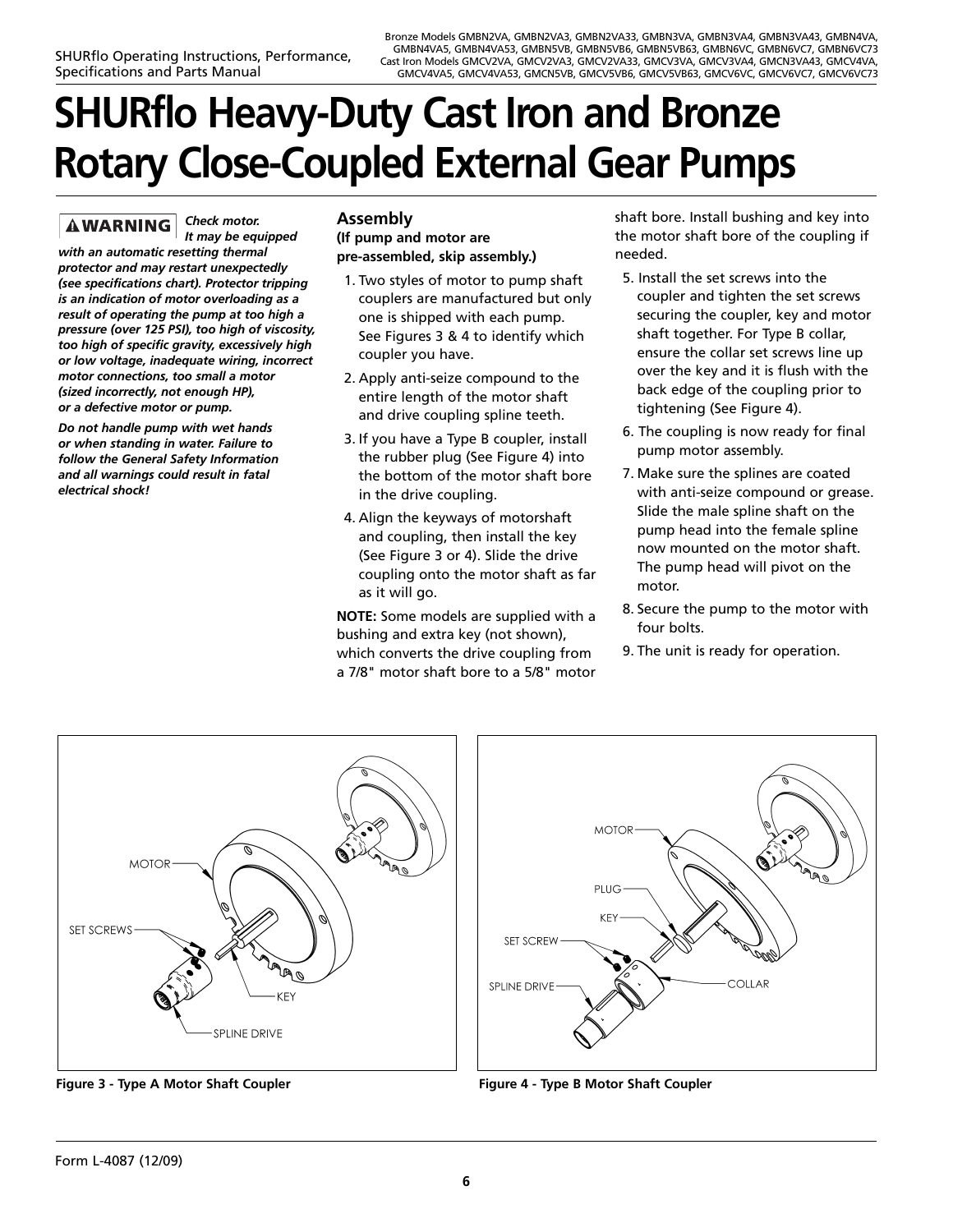**Cast Iron Models GMCV2VA, GMCV2VA3, GMCV2VA33, GMCV3VA, GMCV3VA4, GMCN3VA43, GMCV4VA, GMCV4VA5, GMCV4VA53, GMCN5VB, GMCV5VB6, GMCV5VB63, GMCV6VC, GMCV6VC7, GMCV6VC73**

### **Installation**

**IMPORTANT:** In any installations where property damage and/or personal injury can occur when the pump is not operating due to power outages, discharge line freezing, or any other reason, a back-up system(s) and/or warning system(s) should be used.

In order to safely use this product, familiarize yourself with this pump and also with the liquid (chemical, etc.) that is going to be pumped through the unit. This pump is not suitable for many liquids.

1. Locate the pump as close to the liquid source as possible, making the suction line as short and direct as possible.

### **PIPING**

SUCTION

- 2. Avoid excessive lengths or number of fittings and bends in the suction line.
- 3. Attach suction line to suction inlet.
- 4. It is recommended that same size pipe as pump ports be used or, in cases requiring lengthy piping, the next larger size pipe be used.
- 5. If suction lift is greater than what is indicated in the performance chart, attach a foot valve below liquid level at end of suction line to ensure positive priming. Also note: If fluid specific gravity is greater than 1.4 or viscosity greater than 500 SSU, a foot valve is also recommended.

**NOTE:** If a foot valve (or check valve) is not used in the suction line, it may be necessary to refill the pump every time the unit is stopped and you wish to restart the pump. This depends on the length of time between starts and whether or not the gears are wet enough to close cavities to affect a prime.

6. If solid contaminates are suspected in a liquid, place a filter in the suction line.

7. Be certain all suction piping connections are airtight.

**NOTE:** Assure airtight pipe connections with the use of a pipe joint sealant.

### **DISCHARGE**

8. Attach discharge piping to the discharge outlet.

*Support pump and piping during assembly and after installation. Failure to do so may cause piping to break, pump to fail, motor bearing failures, etc., all of which can result in property damage and/or personal injury.*

**NOTE:** Should the pump need to be self-draining, the pump head should be mounted in the vertical position with the suction port facing down. When pumping high viscosity fluids, the vertical position can be used with the suction port facing up and the pump mounted under the source. Increasing the suction pipe size and eliminating bends and elbows also assists in pumping high viscosity fluids. Max. viscosity is 500 SSU at 1725 RPM.

9. If a shut-off valve or handgun is required in discharge line, provide a pressure relief valve for pump protection.

*Shutting off discharge* **AWARNING** *without providing pressure relief can cause extreme overpressure which can result in pump and/or motor failure. Do not exceed 125 PSI pump or system pressure.*

10. Operation under shut-off discharge conditions will overheat and damage pump.

**NOTE:** Globe valves or other restrictive valves should not be used as shut-off mechanism as they are restrictive in nature and will seriously affect pump performance.

11. After all piping and controls (not supplied with unit) have been installed, unit is ready for operation.

# **Operation**

*Do not run pump*  $\mathbf A$  CAUTION *dry, as permanent damage to the pump gears, seal, and bearings will result. Suction pressure should never be greater than the discharge pressure.*

1. All pumps must be primed before start-up and the seal chamber needs to be filled (See Figure 5). Never operate a pump unless it is secured to a solid foundation and all safety shields are installed.



Upon start-up, maintain a minimum of 15 PSI (1 BAR) operating pressure on the pump. This will allow any remaining air to be driven from the seal chamber and will ensure liquid circulation to the mechanical seal.

2. Gear pumps are built to very close tolerances and this tolerance must not be altered. The liquids must, therefore, be free of all abrasives. Sand, silt, wettable powders, etc. must be avoided.

**NOTE:** Cast iron pumps are for oil-based fluids only.

3. When pumping a more viscous (beyond 500 SSU) liquid; a slower speed, a larger pipe size pump, and possibly a large motor should be selected.

**NOTE:** See performance chart for Max. Torque.

4. Recheck motor and pump rotation. Proper pump rotation is clockwise (CW) looking at the front of the pump when pressure relief valve is

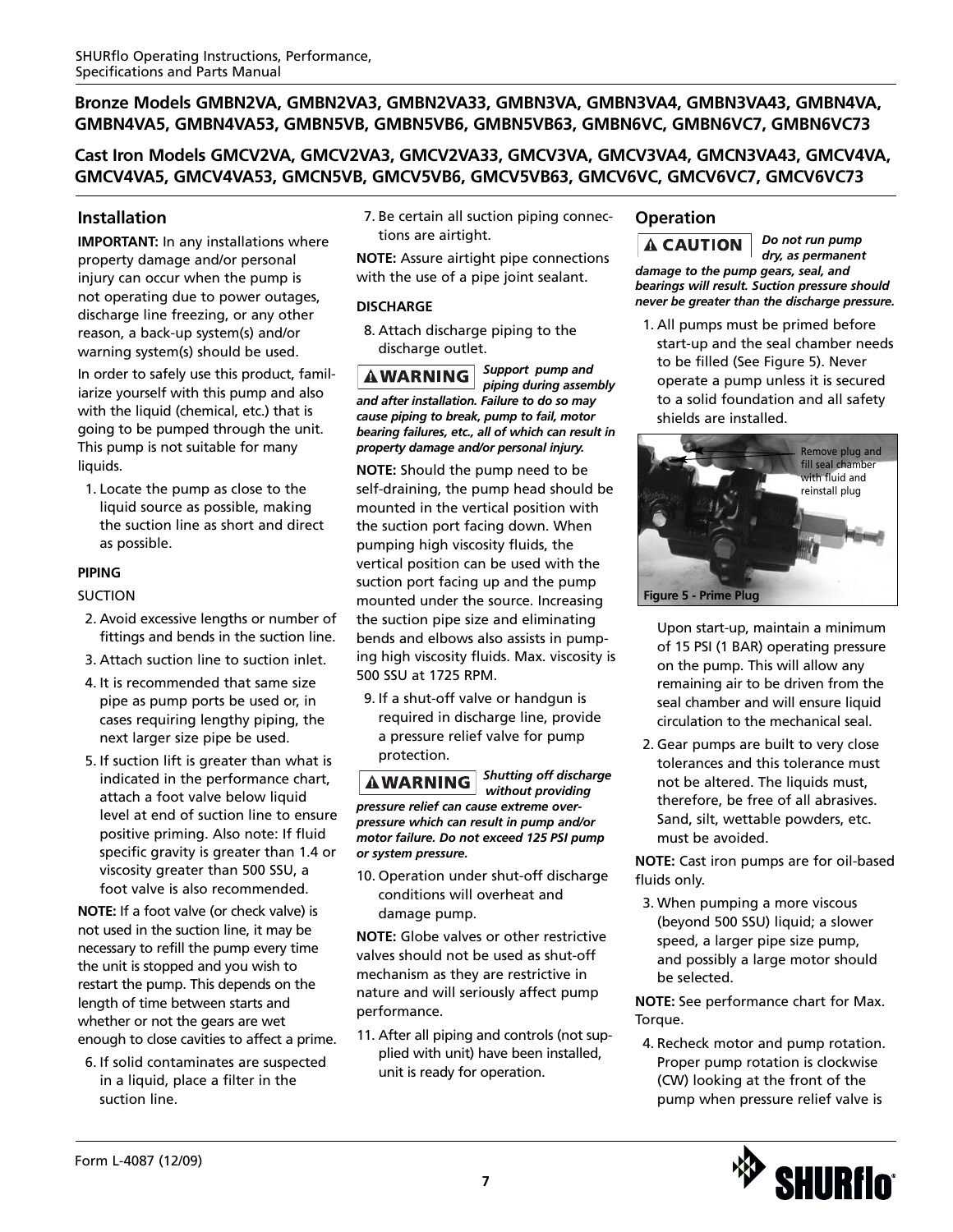# **SHURflo Heavy-Duty Cast Iron and Bronze Rotary Close-Coupled External Gear Pumps**

# **Operation (continued)**

installed by manufacturer (See Figure 1).

5. On all standard models, pressure relief valve is always on discharge side (See Figure 1).

### **PRESSURE RELIEF VALVE**

- 6. Standard model rotary gear pumps are supplied with a built-in internal pressure relief valve (can be externally ported). The valve may be adjusted and used to set system operating pressure, or used as a system pressure relief valve to prevent pump and motor damage that can occur when discharge line is closed off. This relief valve is not factory set. Extended operation (over one minute) under shut-off conditions could cause pump to overheat, leak, and damage itself or overload motor.
- 7. To increase the pressure relief valve pressure setting, loosen lock nut (See Figure 12, Ref. No. 37), then turn the set screw (See Figure 12, Ref. No. 36) in (clockwise). Turning the set screw out (counterclockwise) will reduce the pressure setting. When desired pressure is achieved, tighten lock nut and reinstall protective cap (See Figure 6).



8. The pressure relief valve can be converted to an external relief. This will allow the relief to dump back to tank and allow longer periods of relief without pump damage.



However, this is not a full-line relief valve, and in cases where frequent extended relief valve operation is anticipated, a full-line external relief valve should be piped in the discharge line and connected either back to the tank or well downstream of the pump suction inlet (See Figure 7).

- 9. To convert the relief valve to external relief, remove the NPT pipe plug from the pump cover (See Figure 12, Ref. No. 36) and discard. This plug is next to the relief valve. In the bottom of the NPT hole, there is a second drilled and tapped hole. An optional external bypass plug (See Figure 12, Ref. No. 39 included) should be inserted in this hole and bottomed out. The open NPT port must now be piped back to the tank or well downstream of the pump suction (See Figure 7).
- 10. Standard models are equipped with pressure relief valves, and the pump can be run in reverse, however, the pressure relief valve will not function. For continuous reverse rotation, the cover plate must be rotated 180˚. This is accomplished by removing the eight cover plate screws, rotating the cover plate, and reattaching the screws. The pressure relief valve should now be on the opposite side. This will allow operation of the pump with a functioning pressure relief valve in reverse rotation.

### **GEAR PUMP GASKET ADJUSTMENT FOR TEMPERATURE (See Appendix 1)**

11. For operation in fluid temperatures above 120° F, bronze pump models must have the gasket thickness adjusted (not necessary for cast iron models). Use Appendix 1 to identify pump, temperature and gasket recommendations for adjusting the cover clearance prior to operation in elevated temperatures or viscosities above 500 SSU.

*Failure to adjust pump* **A CAUTION** *cover clearances for operating temperatures above 120° F will result in severe pump and/or motor damage.*

**NOTE:** When pumping fluids of high viscosity (>500 ssu), the required torque and HP can be reduced by adding a gasket for increased gear clearance.

#### **MECHANICAL SEAL FLUSH INSTALLATION OPTIONS**

- 12. These bronze and cast iron pumps are equipped with mechanical seals and have been designed with flush ports because mechanical seals require cooling lubrication for long life.
	- a. For fluids with viscosities less than 2000 SSU, a flush is not necessary, but the seal cavity must be prefilled with either the operating fluid or a neutral fluid. This is to ensure seal cooling and lubrication during start-up (See Figure 5).

*Failure to provide initial seal prime can*

*result in the mechanical seal overheating with resulting repair costs.*

**A CAUTION** 

b. For high viscosity fluids, a flush will be necessary. The seal must be cooled and lubricated by a fluid. In the case of high viscosity fluids, due to the precision clearances between the gear teeth and the bronze or cast iron body, highly viscous fluids will not be able to adequately relieve the air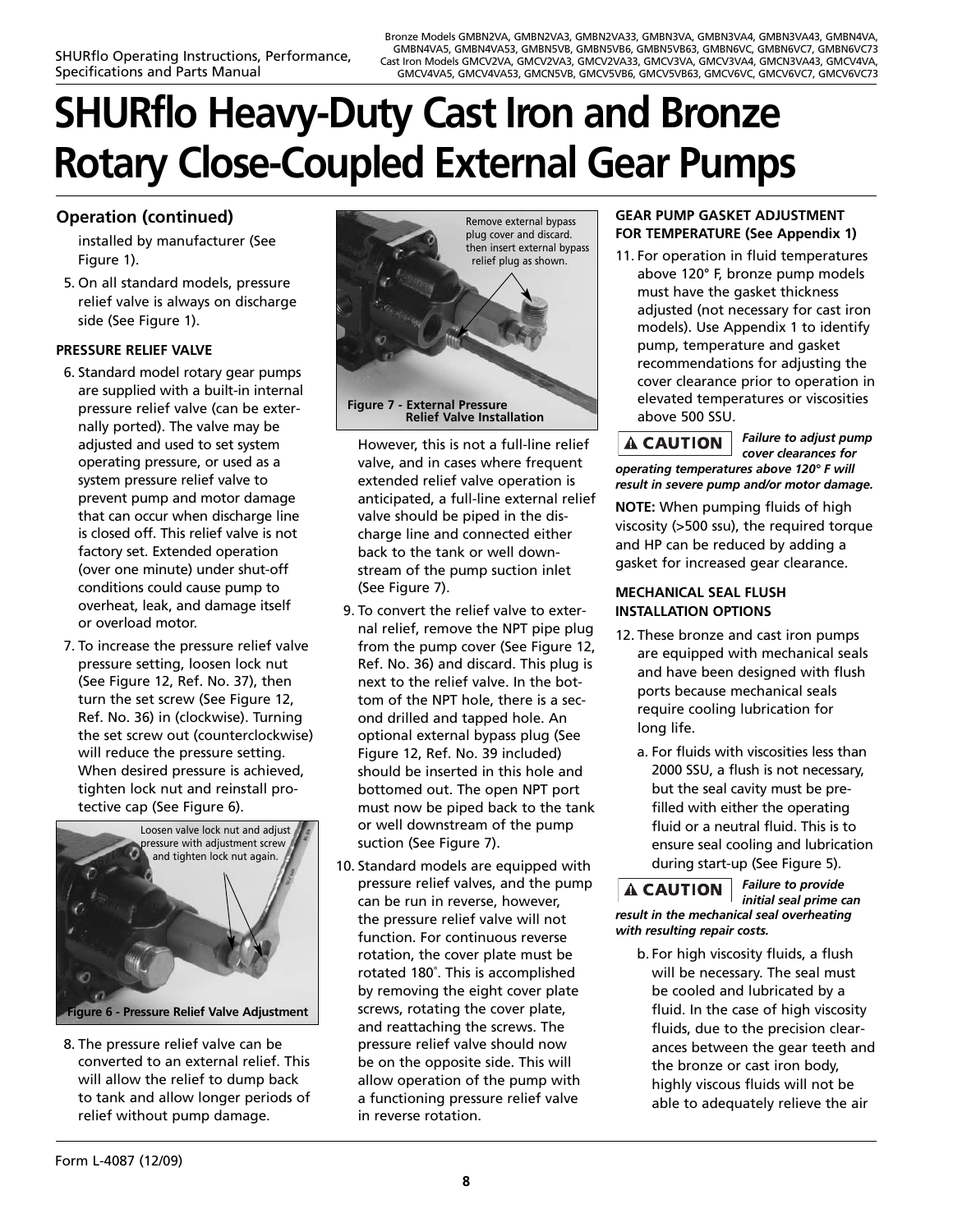### **Cast Iron Models GMCV2VA, GMCV2VA3, GMCV2VA33, GMCV3VA, GMCV3VA4, GMCN3VA43, GMCV4VA, GMCV4VA5, GMCV4VA53, GMCN5VB, GMCV5VB6, GMCV5VB63, GMCV6VC, GMCV6VC7, GMCV6VC73**





**Figure 8 - External Flush Figure 9 - Internal Flush**

in the seal cavity on start-up. The dry running of a mechanical seal will cause rapid failure. A flush must be provided for fluids with a viscosity of greater than 2000 SSU.

 $\mathbf A$  CAUTION

*Pumping fluids with viscosities greater than*

*2000 SSU requires flushing the seal chamber during operation, otherwise seal damage will occur.*

### **EXTERNAL FLUSH**

An external flush system is typically recommended for applications where crystallization build-up on the seal is possible. Some dilution of the working material must be acceptable to use an external flush system.

The external flush system (See Figure 8 for typical installation) is commonly used with liquids where city water can be used as the neutral flush fluid. City water is taken from an external source such as a tap, hose, or special plumbing fixture and is regulated into the seal cavity by means of a needle valve and flow meter. Use of an anti-siphon check valve is required.

*It is essential that an* **AWARNING** 

*anti-siphon check valve be installed between the pump and the city water supply to prevent any back flow from possibly contaminating the city water supply. Failure to do so could result in contamination of the water supply with consequential damages. Manufacturer assumes no responsibility for failure of user in not providing safeguards to city water systems.*

**Step 1:** Locate appropriate city water supply and install anti-siphon check valve.

**Step 2:** Use appropriate pipe nipple to reduce piping to 1/8".

**Step 3:** Install appropriate needle valve and flow meter.

**Step 4:** Connect piping to one of three available seal flush ports on pump.

**Step 5:** Adjust needle valve to achieve desired flow to seal cavity (recommended 1 to 3 GPH).

### **INTERNAL FLUSH**

Similar to above but internal supply (See Figure 9 for typical installation). Typically recommended for high viscosity applications ensuring lubrication to the mechanical seal.

In an internal flush system, the fluid is taken from the discharge and regulated from 1 to 3 GPH (Gallon Per Hour) to the seal cavity by means of a flow meter and needle valve.

**Step 1:** Select a T pipe coupling that is consistent with discharge pipe size and material. Couple to discharge piping.

**Step 2:** From this coupling, attach a needle valve with appropriate nipple reducing to 1/8" pipe or tube. Install appropriate flow meter.

**Step 3:** Connect 1/8" pipe or tube to one of three available seal cavity flush ports.

**Step 4:** Adjust needle valve to desired flow into seal cavity, (recommended 1 to 3 GPH).

*For alternate flush*   $\mathbf A$  CAUTION *systems for hazardous fluid applications, hot liquid transfer, and those not addressed in this booklet, consult a qualified fluid handling specialist for assistance in specifying and installing flush systems according to local, state and federal environmental laws.*

**NOTE:** Gears must be replaced as a set.

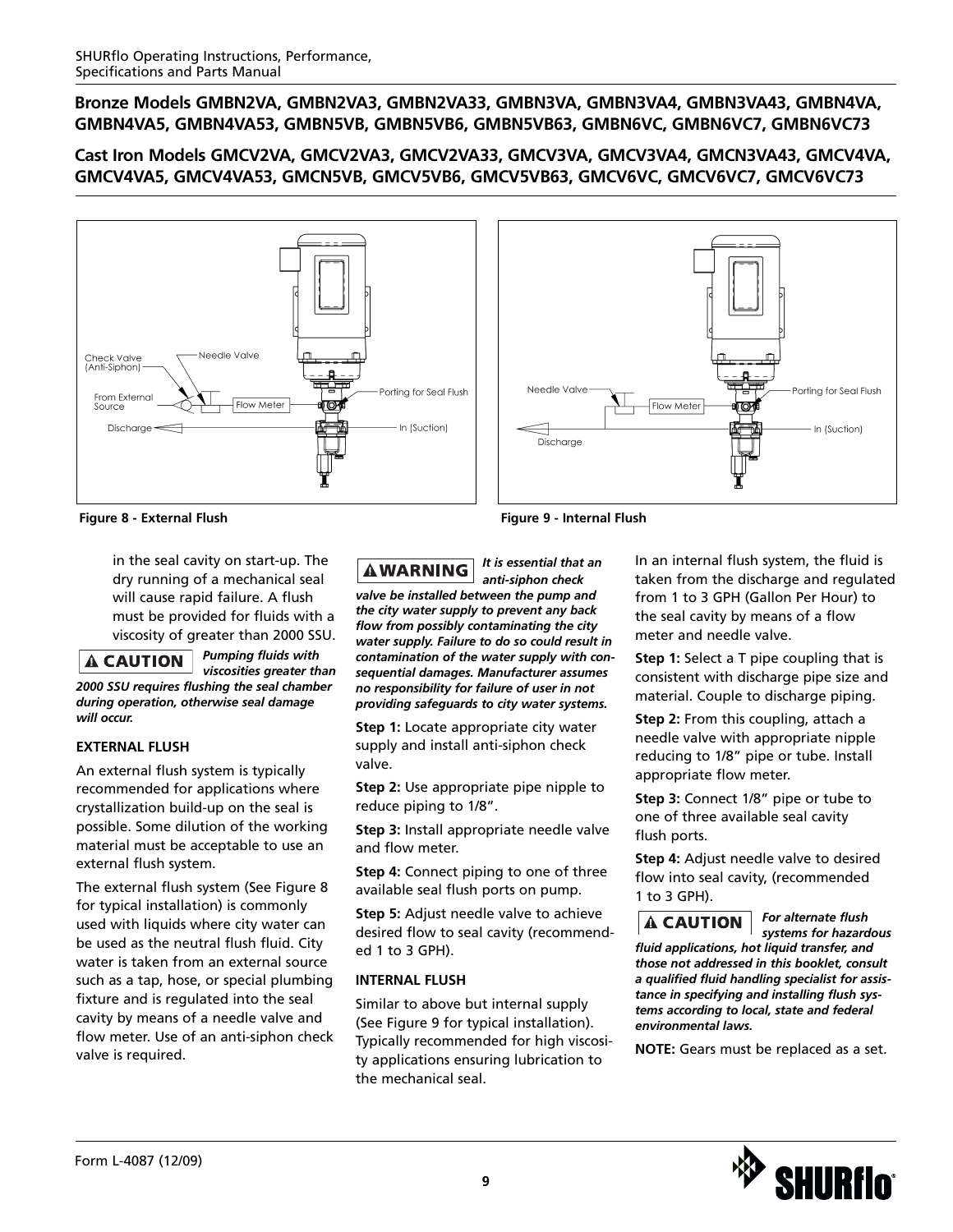# **SHURflo Heavy-Duty Cast Iron and Bronze Rotary Close-Coupled External Gear Pumps**

# **Operation (continued)**

### **GEAR SPEED REDUCER OPTIONS**

A gear reducer can be directly mounted between a standard pump and motor combination. Gear speed reducers are available for applications with high specific gravity, or when viscosities are greater than 500 SSU, using a standard 1725 RPM motor (See Appendix 2). The pump relationship between volume (GPM), pressure (PSI), speed (RPM), viscosity, specific gravity and horsepower is shown on performance chart in Shurflo Motor Manual form L-4082.

13. Unit is ready for operation.

### **Maintenance**

*Make certain that the* **AWARNING** *power source is disconnected before attempting to service or disassemble any components!*

*If the power disconnect is out of sight, lock it in the open position and tag to prevent application of power.*

### **CLEANING**

Clean the suction line filter at regular intervals.

### **ELECTRIC MOTOR (IF SUPPLIED)**

Properly selected and installed, electric motors are capable of operating for years with minimal maintenance. Periodically clean dirt accumulations from open-type motors, especially in and around vent openings, preferably by vacuuming (avoid imbedding dirt in windings). Oil and maintain as recommended by motor manufacturer.

### **GENERAL**

Periodically check that electrical connections are tight. Pump should be drained if placed in an area that is subject to freezing temperatures.

### **PUMP REPAIR**

DISASSEMBLY (Refer to Figure 12 for Reference Numbers and Figures 10 & 11 for detailed seal and shaft assemblies.)

- 1. Pump Removal from Motor
	- a. Remove four bolts (Ref. No 25) from motor adapter (Ref. No 14) and gently pull pump assembly from motor.
- b. Pump drive coupler does not need to be removed from motor unless motor needs to be replaced. (If so, refer to Assembly on Page 5.)
- 2. Gear and Shaft Assembly Removal
	- a. Remove cover plate (Ref. No. 1) (held by eight screws) and gasket (Ref. No. 3) if needed. Gently tap cover plate with rubber mallet to free it from dowel pins. Once cover is removed, the idler shaft and gear assembly can be pulled out of pump body (Ref. No. 4).
	- b. Remove the idler gear (Ref. No. 21) from the shaft (Ref. No. 23) by removing retaining rings (Ref. No. 22), then slide gears off the shaft end.
	- c. The drive gear (Ref. No 21) can be pulled out. Before drive shaft (Ref. No. 5) can be removed from body (Ref. No. 4), remove woodruff key (Ref. No. 24) by gently tapping key with drift pin. (Do not damage key or keyway upon removal.)
- 3. From the drive shaft end of the gear pump, remove the internal snap ring (Ref. No. 28) from the body (Ref. No. 4). The drive assembly, which consists of the drive shaft (Ref. No. 5), o-ring (Ref. No. 20), seal assembly (Ref. Nos. 7 & 8), seat retainer (Ref. No. 19), and retaining rings (Ref. No. 6), can now be







**Figure 10 - Shaft and Seal Assembly Figure 11 - Seal Types and Parts Identification**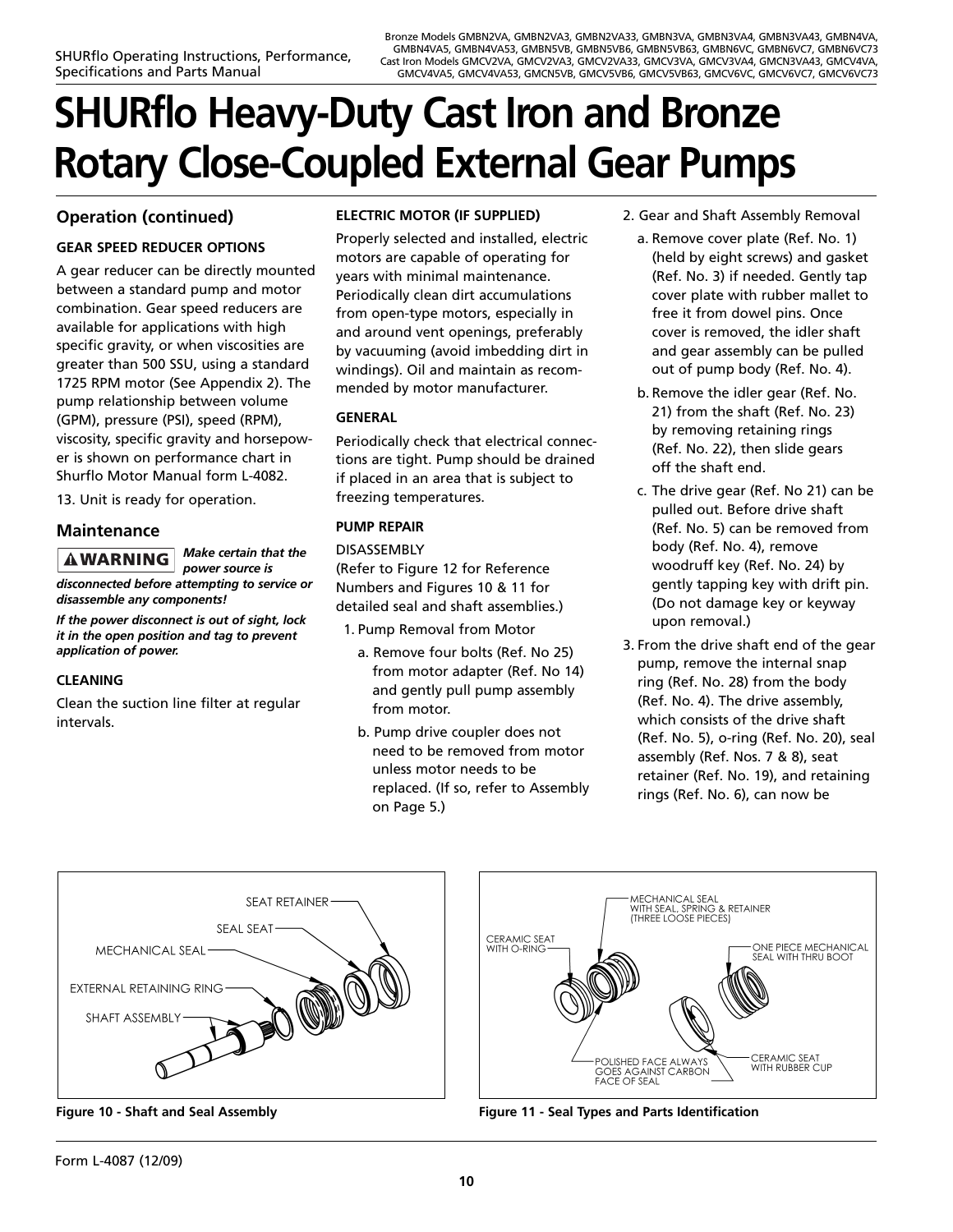# **Cast Iron Models GMCV2VA, GMCV2VA3, GMCV2VA33, GMCV3VA, GMCV3VA4, GMCN3VA43, GMCV4VA, GMCV4VA5, GMCV4VA53, GMCN5VB, GMCV5VB6, GMCV5VB63, GMCV6VC, GMCV6VC7, GMCV6VC73**

removed from the unit. Also remove the internal o-ring (Ref. No. 10) from the body.

### REASSEMBLY

(Refer to Figure 12 for Reference Numbers and Figures 10 & 11 for detailed seal and shaft assemblies.)

### 1. Shaft/Seal Assembly

- a. Install inside o-ring (Ref. No. 10) into body (Ref. No. 4). Lubricate with water on bronze models and oil on cast iron models.
- b. Refer to assembling components on drive shaft (See Figure 10). When installing the seal on the shaft, wet with water and be cautious when sliding it into position. The spring retaining washer and spring are behind the seal with the carbon ceramic facing towards the keyed end of drive shaft.
- c. There are two possible types of seals. One style, the seal is one piece while the other style has a seal boot, spring and spring retainer. The seal seats can also be of two styles; one has a rubber boot and the other has an o-ring. Identify which type you have (See Figure 11). Press seal seat into the seal retainer (See Figures 10 & 11) using water as a lubricant. The white shiny ceramic face should be visible after pressing the seal to the seal retainer. It is recommended to use a cardboard washer or wood dowel when pushing the seal seat into the seal seat retainer. Any scratches, dirt, or fingerprints on the carbon ceramic faces will cause the seal to leak. The seal seat is stationary in the pump, while the seal on the shaft rotates, providing for the sealing surface.
- d. Slide the seal retainer onto the drive shaft holding seal onto the shaft.
- e. Slide the drive shaft assembly (Ref. Nos. 5,6,7,8 &19) into the gear pump and secure with the internal retaining ring (Ref. No. 28). (Also see Figure 10.)
- f. As a last step, install o-ring (Ref. No. 20) over the drive splines of the drive shaft (Ref. No. 5).
- 2. Gear and Shaft Installation
	- a. Install external retainer ring (Ref. No. 22) onto drive shaft assembly (Ref. No. 5). Replace the woodruff key (Ref. No. 24) into the drive shaft (Ref. No. 5) using soft jaw pliers, or protect the shaft with rubber while pressing the key in place. Be sure that the key is level and that the key and shaft are free of burrs and scratches.
	- b. The drive gear (Ref. No. 21) can be dropped in place and must be free to float on the shaft. Do not force the drive gear onto the shaft. Install external retainer ring (Ref. No. 22) onto drive shaft assembly (Ref. No. 5).
	- c. The idler gear (Ref. No. 21) is placed on the idler shaft (Ref. No. 23) over the woodruff key and secured by the two external retaining rings (Ref. No. 22).
	- d. Slide idler gear and shaft assembly into pump body (Ref. No. 4), rotating gear to get gears to mesh.
	- e. Ensure that the gasket surfaces are clear of debris, and dry off surfaces.

Place new, clean and dry gasket on the pump body by sliding gasket over dowel pins. For bronze models, refer to Appendix 1, to identify the right thickness of gasket to use.

*Any foreign or liquid* **A CAUTION** *material on the gasket or the gasket surfaces will increase the space between the gears and the cover, and substantially reduce pump performance.*

- f. Slide cover over dowel pins. The drive shaft assembly will require slight compression as cover is tightened. Replace and tighten cover screws. Alternate from top to bottom and side to side while tightening screws. Torque cover screws (See Appendix 1).
- g. Reinstall pump to motor (See Assembly on page 5).
- 3. All pumps must be primed before start-up and the seal chamber needs to be filled (See Figure 5).

### **PRESSURE RELIEF VALVE**

### DISASSEMBLY AND REASSEMBLY

- 1. Loosen lock nut (Ref. No. 37) on regulator/relief valve adjustment screw (Ref. No. 36) and rotate clockwise (CW) 1-2 turns to free regulator/relief valve spring retainer (Ref. No. 34).
- 2. Unscrew and remove adjustment screw (Ref. No. 36) by rotating counterclockwise (CCW).
- 3. Unscrew valve end cap (Ref. No. 35) by rotating counterclockwise (CCW).
- 4. Remove valve spring (Ref. No. 31) and valve piston (Ref. No. 30), cover and/or valve end cap.
- 5. Unscrew pipe plug (Ref. No. 36) by rotating counterclockwise (CCW).

Inspection of relief valve components should include piston for wear and erosion, the spring and the o-rings for degradation. Components should be cleaned of accumulated build-up of solid matter. The pressure relief valve cover (Ref. No. 1) needs to be inspected for wear on the piston pressure relief valve seat (Ref. No. 29), the cover face and the bushing pockets. Replace any parts if worn.

To reassemble, reverse the disassembly steps above.

6. All pumps must be primed before start-up and the seal chamber needs to be filled (See Figure 5).

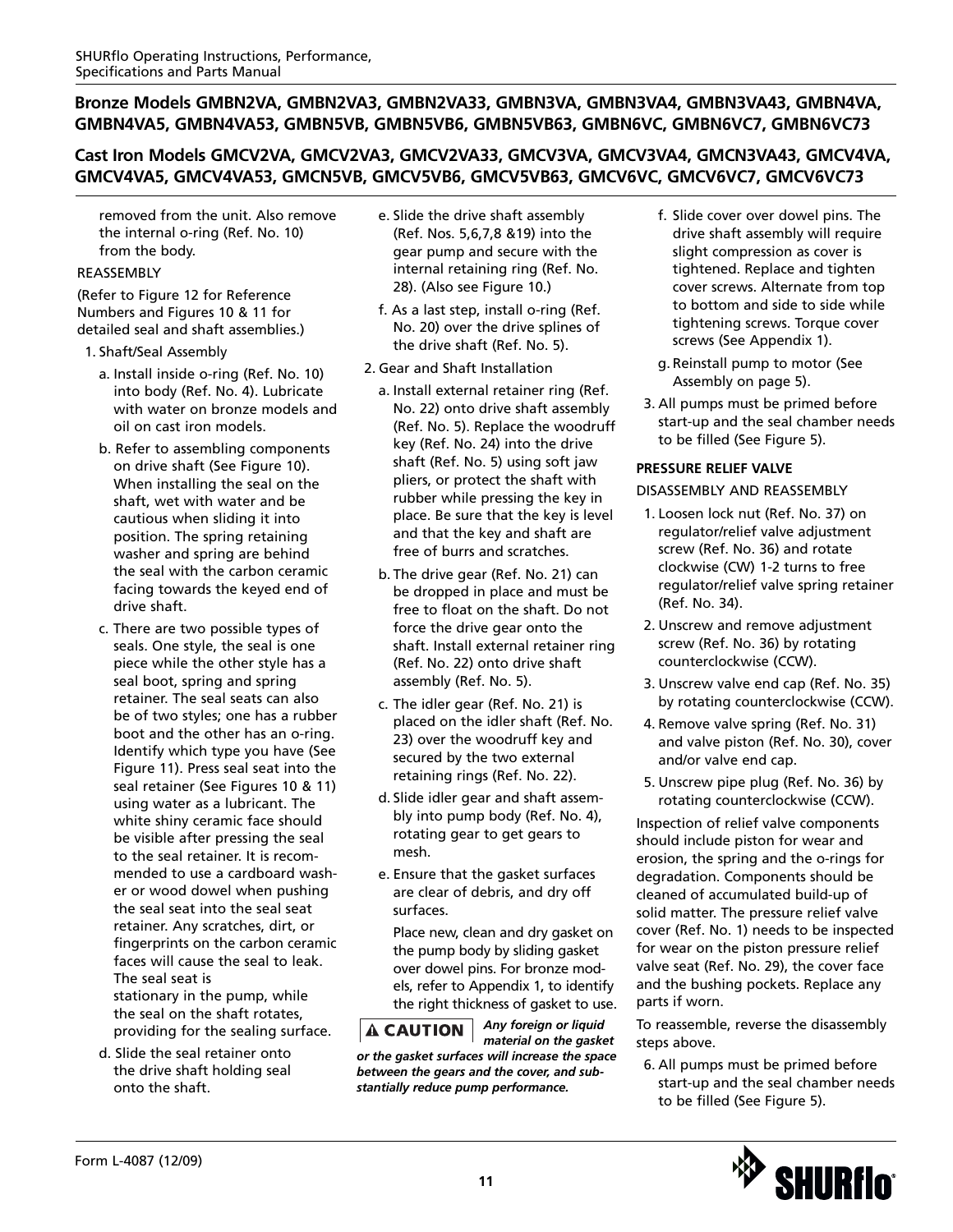# *To order parts, contact a SHURflo Distributor or Order Direct.*

*Distributors can be found at www.shurfloindustrial.com.*

*Please provide following information:* -Model number -Serial number (if any) -Part description and number as shown in parts list



**Figure 12 – Repair Parts Illustration**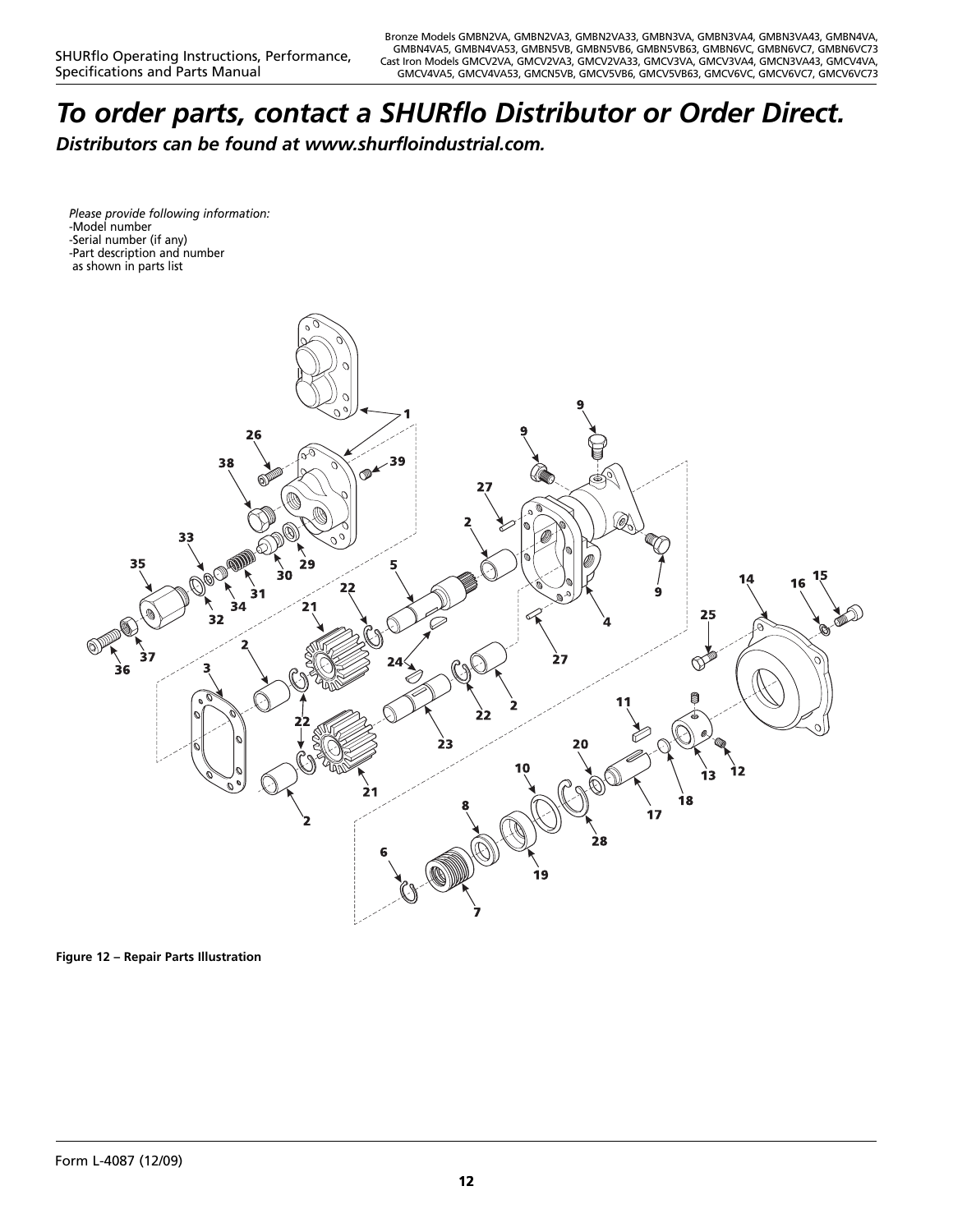### **Repair Parts List for Bronze Model Pump Heads**

|                                      |                                                                                     | Included    | GMBN2VA*       | GMBN3VA*                        | GMBN4VA*                        | GMBN5VB*        | GMBN6VC*                                       |
|--------------------------------------|-------------------------------------------------------------------------------------|-------------|----------------|---------------------------------|---------------------------------|-----------------|------------------------------------------------|
| Ref. No.                             | <b>Description</b>                                                                  | In<br>Kit   | GMBN2VA3       | GMBN3VA4<br>GMBN2VA33 GMBN3VA43 | GMBN4VA5<br>GMBN4VA53 GMBN5VB63 | <b>GMBN5VB6</b> | <b>GMBN6VC7</b><br>GMBN6VC73 Qty.              |
| 1                                    | Relief Valve Cover - Bronze (Std.)                                                  |             | 21289          | 21290                           | 21290                           | 21291           | 21291                                          |
| Optional                             | Plain Cover - (with Bushings - Ref. 2)                                              |             | 212335         | 212485                          | 21248S                          | 21257S          | 21257S                                         |
|                                      | <b>Bushing - Carbon Graphite</b>                                                    |             | 21332          | 21333                           | 21333                           | 21314           | 21314<br>4                                     |
| 3                                    | Gasket (Vellumoid) Std.<br><b>tHigh Temperature Gasket Kit</b>                      | 1           | 21642<br>23952 | 21643<br>23954                  | 21643<br>23954                  | 22906<br>23969  | 22906<br>1<br>23969                            |
| Optional                             | Body - Bronze                                                                       |             | 24571B         | 21300                           | 21295                           | 21299           | 21229<br>1                                     |
| 5                                    | Drive Shaft Assembly (Buna) Std.                                                    | 2           | Kit            | Kit                             | Kit                             | Kit             | Kit<br>1                                       |
| Optional                             | Drive Shaft Assembly (Viton)                                                        | 3<br>2, 3   | Kit            | Kit<br>Kit                      | Kit<br>Kit                      | Kit             | Kit<br>Kit                                     |
| 6<br>7&8                             | Ext. Ret. Ring - Steel<br>Mech. Seal/Seat Assy. (Buna) Std.                         | 2           | Kit<br>24604S  | 24607S                          | 24607S                          | Kit<br>24607S   | 24607S                                         |
| Optional                             | Mech. Seal/Seat Assy. (Viton)                                                       | 3           | 24608S         | 24611S                          | 24611S                          | 24611S          | 24611S                                         |
| 9                                    | Pipe Plug - Brass                                                                   |             | 00336          | 00336                           | 00336                           | 00336           | 3<br>00336                                     |
| 10<br>Optional                       | O-Ring (Buna) Std.<br>O-Ring (Viton)                                                | 2<br>3      | Kit<br>Kit     | Kit<br>Kit                      | Kit<br>Kit                      | Kit<br>Kit      | Kit<br>1<br>Kit                                |
| 11                                   | Sq. Key - Steel                                                                     | 2, 3, 6     | Kit            | Kit                             | Kit                             | Kit             | Kit                                            |
| 12                                   | Set Screw - Steel                                                                   | 6           | Kit            | Kit                             | Kit                             | Kit             | Kit<br>2                                       |
| 13<br>14                             | Shaft Collar - Steel<br>Adapter - Cast Iron                                         | 6           | Kit<br>21950   | Kit<br>21950                    | Kit<br>21950                    | Kit<br>21956    | Kit<br>1<br>21970<br>1                         |
| 15                                   | Soc.Head. Screw - Steel                                                             |             | 21405          | 21405                           | 21405                           | 21405           | 3<br>21405                                     |
| 16                                   | Lock Washer - Steel                                                                 |             | 15944          | 15944                           | 15944                           | 15944           | 3<br>15944                                     |
| 17<br>18                             | Spline Drive - Steel                                                                | 2, 3, 6     | Kit<br>Kit     | Kit                             | Kit                             | Kit             | Kit<br>1<br>1                                  |
| 19                                   | Rubber Plug<br>Retainer - SS                                                        | 2, 3, 6     | 24574          | Kit<br>21383                    | Kit<br>21383                    | Kit<br>21383    | Kit<br>21383                                   |
| 20                                   | O-Ring - Buna-N (not a wetted part)                                                 | 2, 3        | Kit            | Kit                             | Kit                             | Kit             | Kit<br>1                                       |
| 21                                   | Gear - Ryton (PPS)                                                                  |             | 13879          | 21137                           | 12764                           | 21136           | 2<br>13883                                     |
| Optional<br>22                       | Gear - Steel<br>Ext. Ret. Ring - SS                                                 | 1           | 21456<br>21094 | 21457<br>12840                  | 21458<br>12840                  | 21459<br>21063  | 21460<br>21063<br>4                            |
| 23                                   | Idler Shaft - SS                                                                    |             | 21305          | 21307                           | 21313                           | 21337           | 21339<br>1                                     |
| 24                                   | Woodruff Key - SS                                                                   | 1           | 21301          | 04432                           | 12841                           | 12841           | 2<br>12841                                     |
| 25<br>$\overline{26}$                | Capscrew - SS                                                                       |             | 11633          | 11633                           | 11633                           | 11633           | 4<br>22503                                     |
| 27                                   | Soc. Head Screw - SS<br>Dowel Pins - SS                                             |             | 21916<br>22350 | 21916<br>22350                  | 21916<br>22350                  | 22049<br>22350  | $\overline{\mathbf{8}}$<br>22049<br>22350<br>2 |
| 28                                   | Int. Ret. Rina - Steel                                                              |             | 04303          | 22246                           | 22246                           | 22246           | 22246<br>1                                     |
| 29                                   | <b>Relief Valve Seat - SS</b>                                                       |             | 22197          | 22197                           | 22197                           | 22198           | 22198                                          |
| 30<br>$\overline{31}$                | Piston - 303 SS<br>Spring - 17-7 SS                                                 | 4.5<br>4, 5 | Kit<br>Kit     | Kit<br>Kit                      | Kit<br>Kit                      | Kit<br>Kit      | Kit<br>1<br>Kit                                |
| 32                                   | O-Ring (Buna) Std.                                                                  | 4           | Kit            | Kit                             | Kit                             | Kit             | Kit                                            |
| Optional                             | O-Ring (Viton)                                                                      | 5           | Kit            | Kit                             | Kit                             | Kit             | Kit                                            |
| 33<br>Optional                       | O-Ring (Buna) Std.<br>O-Ring (Viton)                                                | 4<br>5      | Kit<br>Kit     | Kit<br>Kit                      | Kit<br>Kit                      | Kit<br>Kit      | Kit<br>1<br>Kit                                |
| 34                                   | Retainer                                                                            |             | 21558          | 21558                           | 21558                           | 21563           | 21563                                          |
| 35                                   | Cap                                                                                 |             | 21555          | 21555                           | 21555                           | 21562           | 21562<br>1                                     |
| $\overline{36}$                      | Relief Valve Adjustment Screw - 18-8 SS                                             |             | 21710          | 21710                           | 21710                           | 21710           | 21710                                          |
| 37<br>38                             | Lock Nut - SS<br>Internal Relief Plug - Brass                                       |             | 21711<br>21705 | 21711<br>21706                  | 21711<br>21706                  | 21711<br>21707  | 21711<br>21707                                 |
| 39                                   | External Relief Set Screw -SS (not factory installed)                               |             | 21708          | 21709                           | 21709                           | 22349           | 22349<br>1                                     |
| 40                                   | Motor (3/4 HP, 1 PH ODP)                                                            |             | 217225         | Optional                        | Optional                        | <b>NA</b>       | NА                                             |
| 41                                   | (For Pump Model GMBN2VA3)<br>Motor (3/4 HP, 3 PH ODP)                               |             | 246385         | Optional                        | Optional                        | <b>NA</b>       | <b>NA</b>                                      |
|                                      | (For Pump Model GMBN2VA33)                                                          |             |                |                                 |                                 |                 |                                                |
| 42                                   | Motor (1 HP, 1 PH ODP)                                                              |             | Optional       | 221545                          | Optional                        | <b>NA</b>       | <b>NA</b>                                      |
| 43                                   | (For Pump Model GMBN3VA4)<br>Motor (1 HP, 3 PH ODP)                                 |             | Optional       | 246395                          | Optional                        | <b>NA</b>       | <b>NA</b>                                      |
|                                      | (For Pump Model GMBN3VA43)                                                          |             |                |                                 |                                 |                 |                                                |
| 44                                   | Motor (1-1/2 HP, 1 PH ODP)                                                          |             | Optional       | Optional                        | <b>22155S</b>                   | <b>NA</b>       | <b>NA</b><br>1                                 |
| 45                                   | (For Pump Model GMBN4VA5)<br>Motor (1-1/2 HP, 3 PH ODP)                             |             | Optional       | Optional                        | 246405                          | <b>NA</b>       | <b>NA</b><br>$\mathbf{1}$                      |
|                                      | (For Pump Model GMBN4VA53)                                                          |             |                |                                 |                                 |                 |                                                |
| 46                                   | Motor (2 HP, 1 PH ODP)                                                              |             | <b>NA</b>      | <b>NA</b>                       | <b>NA</b>                       | 246415          | <b>NA</b><br>$\overline{1}$                    |
|                                      | (For Pump Model GMBN5VB6)                                                           |             |                |                                 |                                 |                 |                                                |
| 47                                   | Motor (2 HP, 3 PH ODP)<br>(For Pump Model GMBN5VB63)                                |             | <b>NA</b>      | <b>NA</b>                       | <b>NA</b>                       | 246425          | <b>NA</b><br>$\mathbf{1}$                      |
| 48                                   | Motor (3 HP, 1 PH ODP)                                                              |             | <b>NA</b>      | <b>NA</b>                       | <b>NA</b>                       | <b>NA</b>       | 24644S<br>1                                    |
|                                      | (For Pump Model GMBN6VC7)                                                           |             |                |                                 |                                 |                 |                                                |
| 49                                   | Motor (3 HP, 3 PH ODP)<br>(For Pump Model GMBN6VC73)                                |             | <b>NA</b>      | <b>NA</b>                       | $\overline{\mathsf{NA}}$        | NA              | 246455<br>Τ                                    |
| 3,21,22,24                           |                                                                                     |             |                |                                 |                                 |                 | 22271                                          |
|                                      | Kit 1 - Gear Repair Kit<br>5,6,7,9,10,11,17,18,20 Kit 2 - Dr. Shaft/Seal Kit (Buna) |             | 22267<br>24698 | 22268<br>22334                  | 22269<br>22335                  | 22270<br>22336  | 22337                                          |
|                                      | 5,6,7,9,10,11,17,18,20 Kit 3 - Dr. Shaft/Seal Kit (Viton)                           |             | 24699          | 24700                           | 24701                           | 24702           | 24703                                          |
| 30, 31, 32, 33                       | Kit 4 - Relief Valve Kit (Buna)                                                     |             | 22281          | 22281                           | 22281                           | 22282           | 22282                                          |
| 30, 31, 32, 33<br>11, 12, 13, 17, 18 | Kit 5 - Relief Valve Kit (Viton)<br>Kit 6 - Spline Coupler Kit                      |             | 24704<br>24762 | 24704<br>24763                  | 24704<br>24763                  | 24707<br>24764  | 24707<br>24765                                 |
|                                      |                                                                                     |             |                |                                 |                                 |                 |                                                |

(\*) Pump head only (no motor).<br> **NOTES:** Motor-mounted models are indicated for the motor under the motor HP.<br> **NOTES:** Motor-mounted models are indicated for the motor under the motor HP.<br>
(†) For operating temperatures g

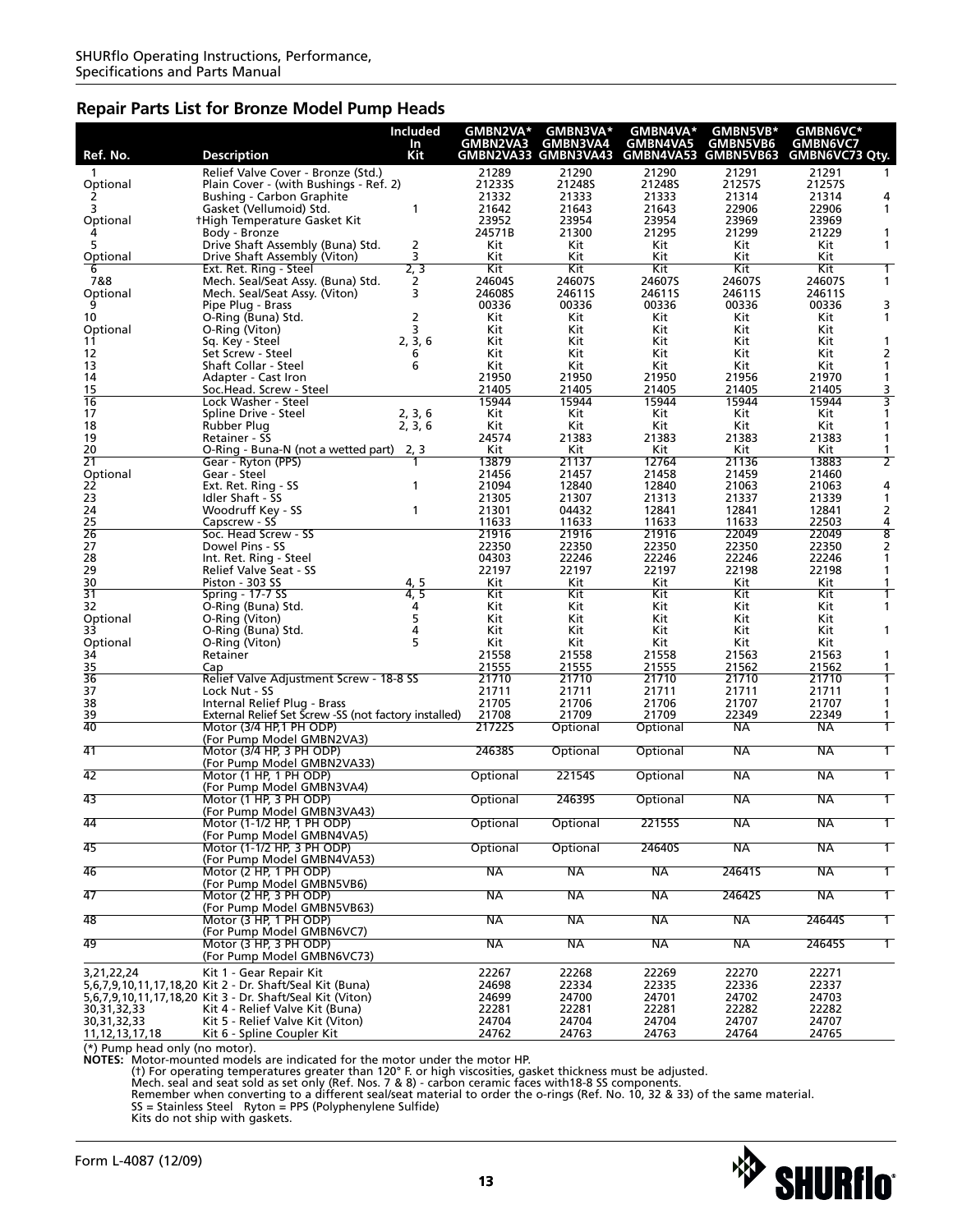### **Repair Parts List for Cast Iron Model Pump Heads**

| Ref. No.             | <b>Description</b>                                                                            | <b>Included</b><br>In<br>Kit | GMCV2VA*<br><b>GMCV2VA3</b> | GMCV3VA*<br>GMCV3VA4<br>GMCV2VA33 GMCV3VA43 | GMCV4VA*<br><b>GMCV4VA5</b><br>GMCV4VA53 | GMCV5VB*<br><b>GMCV5VB6</b><br>GMCV5VB63 | GMCV6VC*<br><b>GMCV6VC7</b><br>GMCV6VC73 Qty. |                         |
|----------------------|-----------------------------------------------------------------------------------------------|------------------------------|-----------------------------|---------------------------------------------|------------------------------------------|------------------------------------------|-----------------------------------------------|-------------------------|
| 1                    | Relief Valve Cover - Cast Iron (Std.)                                                         |                              | 21292                       | 21293                                       | 21293                                    | 21294                                    | 21294                                         |                         |
| Optional             | Plain Cover (without relief valve)                                                            |                              | 21234                       | 21249                                       | 21249                                    | 21258                                    | 21258                                         |                         |
|                      | Bushing**                                                                                     |                              | NR                          | NR                                          | NR                                       | NR                                       | ΝR                                            |                         |
| 3                    | Gasket (Vellumoid) Std.                                                                       | 1                            | 21642                       | 21643                                       | 21643                                    | 22906                                    | 22906                                         |                         |
| 4                    | Body (Cast Iron) Std.                                                                         |                              | 24571C                      | 21501                                       | 21299                                    | 21229                                    | 21300                                         | 1                       |
| 5                    | Drive Shaft Assembly (Viton) Std.                                                             | 5                            | Kit                         | Kit                                         | Kit                                      | Kit                                      | Kit                                           | 1                       |
| Optional<br>h        | Drive Shaft Assembly (Buna)                                                                   | 4<br>4, 5                    | Kit<br>Kit                  | Kit<br>Kit                                  | Kit<br>Kit                               | Kit<br>Kit                               | Kit<br>Kit                                    | 1                       |
| 7&8                  | Ext. Ret. Ring<br>Mech. Seal/Seat Assy. (Viton) Std.                                          | 5                            | 24608S                      | 24611S                                      | 24611S                                   | 24611S                                   | 24611S                                        | 1                       |
| Optional             | Mech. Seal/Seat Assy. (Buna)                                                                  | 4                            | 24604S                      | 24607S                                      | 24607S                                   | 24607S                                   | 24607S                                        |                         |
|                      | Pipe Plug                                                                                     |                              | 12313                       | 12313                                       | 12313                                    | 12313                                    | 12313                                         | 3                       |
| 10                   | O-Ring (Viton) Std.                                                                           | 5                            | Kit                         | Kit                                         | Kit                                      | Kit                                      | Kit.                                          | 1                       |
| Optional             | O-Ring (Buna)                                                                                 | 4                            | Kit                         | Kit                                         | Kit                                      | Kit                                      | Kit                                           |                         |
| 11                   | Sq. Key Steel                                                                                 | 5,6<br>4,                    | Kit                         | Kit                                         | Kit                                      | Kit                                      | Kit                                           | 1                       |
| 12                   | Set Screw - Steel                                                                             | 6                            | Kit                         | Kit                                         | Kit                                      | Kit                                      | Kit                                           | 2                       |
| 13<br>14             | Shaft collar - Steel<br>Adapter - Cast Iron                                                   | 6                            | Kit<br>21950                | Kit<br>21950                                | Kit<br>21950                             | Kit<br>21956                             | Kit<br>21970                                  | 1<br>1                  |
| 15                   | Soc.Head. Screw - Steel                                                                       |                              | 21405                       | 21405                                       | 21405                                    | 21405                                    | 21405                                         | 3                       |
| 16                   | Lock Washer - Steel                                                                           |                              | 15944                       | 15944                                       | 15944                                    | 15944                                    | 15944                                         | 3                       |
| 17                   | Spline Drive - Steel                                                                          | 4, 5, 6                      | Kit                         | Kit                                         | Kit                                      | Kit.                                     | Kit                                           | 1                       |
| 18                   | Rubber Plug                                                                                   | 4, 5, 6                      | Kit                         | Kit                                         | Kit                                      | Kit                                      | Kit                                           | 1                       |
| 19                   | Retainer - SS                                                                                 |                              | 24574                       | 21616                                       | 21616                                    | 21616                                    | 21616                                         | 1                       |
| 20                   | O-Ring - Buna-N (not a wetted part)                                                           | 4, 5                         | Kit                         | Kit                                         | Kit                                      | Kit                                      | Kit                                           |                         |
| $\overline{21}$      | Gear - Steel                                                                                  |                              | 21456                       | 21457                                       | 21458                                    | 21459                                    | 21460                                         | $\overline{2}$          |
| Optional<br>22       | Gear - Ryton (PPS)<br>Ext. Ret. Ring - Steel                                                  | 1                            | 13879<br>04304              | 21137<br>12840                              | 12764<br>12840                           | 21136<br>12840                           | 13883<br>21063                                | 4                       |
| 23                   | Idler Shaft - Steel                                                                           |                              | 21447                       | 21449                                       | 21451                                    | 21453                                    | 21455                                         | 1                       |
| 24                   | Woodruff Kev                                                                                  | 1                            | 21301                       | 11515                                       | 12622                                    | 12622                                    | 12622                                         | 2                       |
|                      | Capscrew                                                                                      |                              | 11633                       | 11633                                       | 11633                                    | 11633                                    | 22503                                         | 4                       |
| $\frac{25}{26}$      | Soc. Head Screw - SS                                                                          |                              | 21916                       | 21916                                       | 21916                                    | 22049                                    | 22049                                         | $\overline{\mathbf{8}}$ |
| 27                   | Dowel Pins - SS                                                                               |                              | 22350                       | 22350                                       | 22350                                    | 22350                                    | 22350                                         | 2                       |
| 28                   | Int. Ret. Ring - Steel                                                                        |                              | 04303                       | 22246                                       | 22246                                    | 22246                                    | 22246                                         | 1                       |
| 29                   | Relief Valve Seat - SS**                                                                      |                              | NR                          | ΝR                                          | ΝR                                       | NR                                       | NR                                            | 1                       |
| 30<br>31             | Piston - 303 SS<br><b>Spring - 17-7 SS</b>                                                    | 2, 3<br>2, 3                 | Kit<br>Kit                  | Kit<br>Kit                                  | Kit<br>Kit                               | Kit<br>Kit                               | Kit<br>Kit                                    | 1                       |
| 32                   | O-Ring (Viton Standard)                                                                       | 2                            | Kit                         | Kit                                         | Kit                                      | Kit                                      | Kit                                           | 1                       |
|                      | O-Ring (Buna Optional)                                                                        | 3                            | Kit                         | Kit                                         | Kit                                      | Kit                                      | Kit                                           |                         |
| 33                   | O-Ring (Viton Standard)                                                                       | 2                            | Kit                         | Kit                                         | Kit                                      | Kit                                      | Kit                                           | 1                       |
|                      | O-Ring (Buna Optional)                                                                        | 3                            | Kit                         | Kit                                         | Kit                                      | Kit                                      | Kit                                           |                         |
| 34                   | Retainer - SS                                                                                 |                              | 21422                       | 21422                                       | 21422                                    | 21435                                    | 21435                                         | 1                       |
| 35                   | Cap                                                                                           |                              | 21421                       | 21421                                       | 21421                                    | 21434                                    | 21434                                         | 1                       |
| $\frac{1}{36}$<br>37 | Relief Valve Adjustment Screw - 18-8 SS                                                       |                              | 21710                       | 21710                                       | 21710                                    | 21710                                    | 21710                                         | 1                       |
| 38                   | Lock Nut - SS<br>Internal Relief Plug - Steel                                                 |                              | 21711<br>21409              | 21711<br>21419                              | 21711<br>21419                           | 21711<br>21433                           | 21711<br>21433                                | 1<br>1                  |
| 39                   | External Relief Set Screw - SS (not factory installed)                                        |                              | 21708                       | 21709                                       | 21709                                    | 22349                                    | 22349                                         | 1                       |
| 40                   | Motor (3/4 HP, 1 PH ODP)                                                                      |                              | 217225                      | Optional                                    | Optional                                 | <b>NA</b>                                | <b>NA</b>                                     |                         |
|                      | (For Pump Model GMCV2VA3)                                                                     |                              |                             |                                             |                                          |                                          |                                               |                         |
| 41                   | Motor (3/4 HP, 3 PH ODP)                                                                      |                              | 246385                      | Optional                                    | Optional                                 | <b>NA</b>                                | NA                                            |                         |
|                      | (For Pump Model GMCV2VA33)                                                                    |                              |                             |                                             |                                          |                                          |                                               |                         |
| 42                   | Motor (1 HP, 1 PH ODP)                                                                        |                              | Optional                    | 22154S                                      | Optional                                 | NA                                       | NA                                            |                         |
|                      | (For Pump Model GMCV3VA4)                                                                     |                              |                             |                                             |                                          |                                          |                                               |                         |
| 43                   | Motor (1 HP, 3 PH ODP)<br>(For Pump Model GMCV3VA43)                                          |                              | Optional                    | 246395                                      | Optional                                 | <b>NA</b>                                | NA                                            |                         |
| 44                   | Motor (1-1/2 HP, 1 PH ODP)                                                                    |                              | Optional                    | Optional                                    | <b>22155S</b>                            | <b>NA</b>                                | <b>NA</b>                                     | $\overline{1}$          |
|                      | (For Pump Model GMCV4VA5)                                                                     |                              |                             |                                             |                                          |                                          |                                               |                         |
| 45                   | Motor (1-1/2 HP, 3 PH ODP)                                                                    |                              | Optional                    | Optional                                    | 246405                                   | NА                                       | NА                                            |                         |
|                      | (For Pump Model GMCV4VA53)                                                                    |                              |                             |                                             |                                          |                                          |                                               |                         |
| 46                   | Motor (2 HP, 1 PH ODP)                                                                        |                              | <b>NA</b>                   | NА                                          | NА                                       | 246415                                   | NА                                            | Τ                       |
|                      | (For Pump Model GMCV5VB6)                                                                     |                              |                             |                                             |                                          |                                          |                                               |                         |
| 47                   | Motor (2 HP, 3 PH ODP)                                                                        |                              | <b>NA</b>                   | <b>NA</b>                                   | NА                                       | 246425                                   | NA                                            | 1                       |
| 48                   | (For Pump Model GMCV5VB63)<br>Motor (3 HP, 1 PH ODP)                                          |                              | <b>NA</b>                   | <b>NA</b>                                   | NА                                       | <b>NA</b>                                | 24644S                                        | $\overline{1}$          |
|                      | (For Pump Model GMCV6VC7)                                                                     |                              |                             |                                             |                                          |                                          |                                               |                         |
| 49                   | Motor (3 HP, 3 PH ODP)                                                                        |                              | <b>NA</b>                   | <b>NA</b>                                   | NА                                       | <b>NA</b>                                | 246455                                        | $\overline{1}$          |
|                      | (For Pump Model GMCV6VC73)                                                                    |                              |                             |                                             |                                          |                                          |                                               |                         |
| 3,21,22,24           | Kit 1 - Gear Repair Kit                                                                       |                              | 22272                       | 22273                                       | 22274                                    | 22275                                    | 22277                                         |                         |
| 30,31,32,33          | Kit 2 - Relief Valve Kit (Viton)                                                              |                              | 24709                       | 24709                                       | 24709                                    | 24712                                    | 24712                                         |                         |
| 30, 31, 32, 33       | Kit 3 - Relief Valve Kit (Buna)                                                               |                              | 22295                       | 22295                                       | 22295                                    | 22296                                    | 22296                                         |                         |
|                      | 5,6,7,9,10,11,17,18,20 Kit 4 - Dr. Shaft/Seal Kit (Buna)                                      |                              | 24726                       | 22338                                       | 22339                                    | 22340                                    | 22341                                         |                         |
| 11112171710          | 5,6,7,9,10,11,17,18,20 Kit 5 - Dr. Shaft/Seal Kit (Viton)<br>$V$ it 6 - Spling Coupler $V$ it |                              | 24735<br>$71767$            | 24731<br>$717C2$                            | 24732<br>$71762$                         | 24733<br>71761                           | 24734<br>24765                                |                         |
|                      |                                                                                               |                              |                             |                                             |                                          |                                          |                                               |                         |

11,12,13,17, 18 Kit 6 - Spline Coupler Kit 24762 24763 24763 24764 24765 (\*) Pump head only (no motor). (\*\*) Cast Iron pump bushings and pressure relief valve seat are machined into pump housing and cannot be replaced.

**NOTE:** Cast Iron pumps are not to be used for pumping water-based fluids; fluids pumped must have lubrication. Motor-mounted models are indicated for the motor under the motor HP.

It is recommended that when bushing wear/shaft wear is excessive on cast iron models, the pump head be replaced.<br>Mech. seal and seat sold as set only (Ref. Nos. 7&8) - carbon ceramic faces with18-8 SS components.<br>Remember

Kits do not ship with gaskets.

Optional Close-Coupled Gear Speed Reducers are available (See Appendix 2).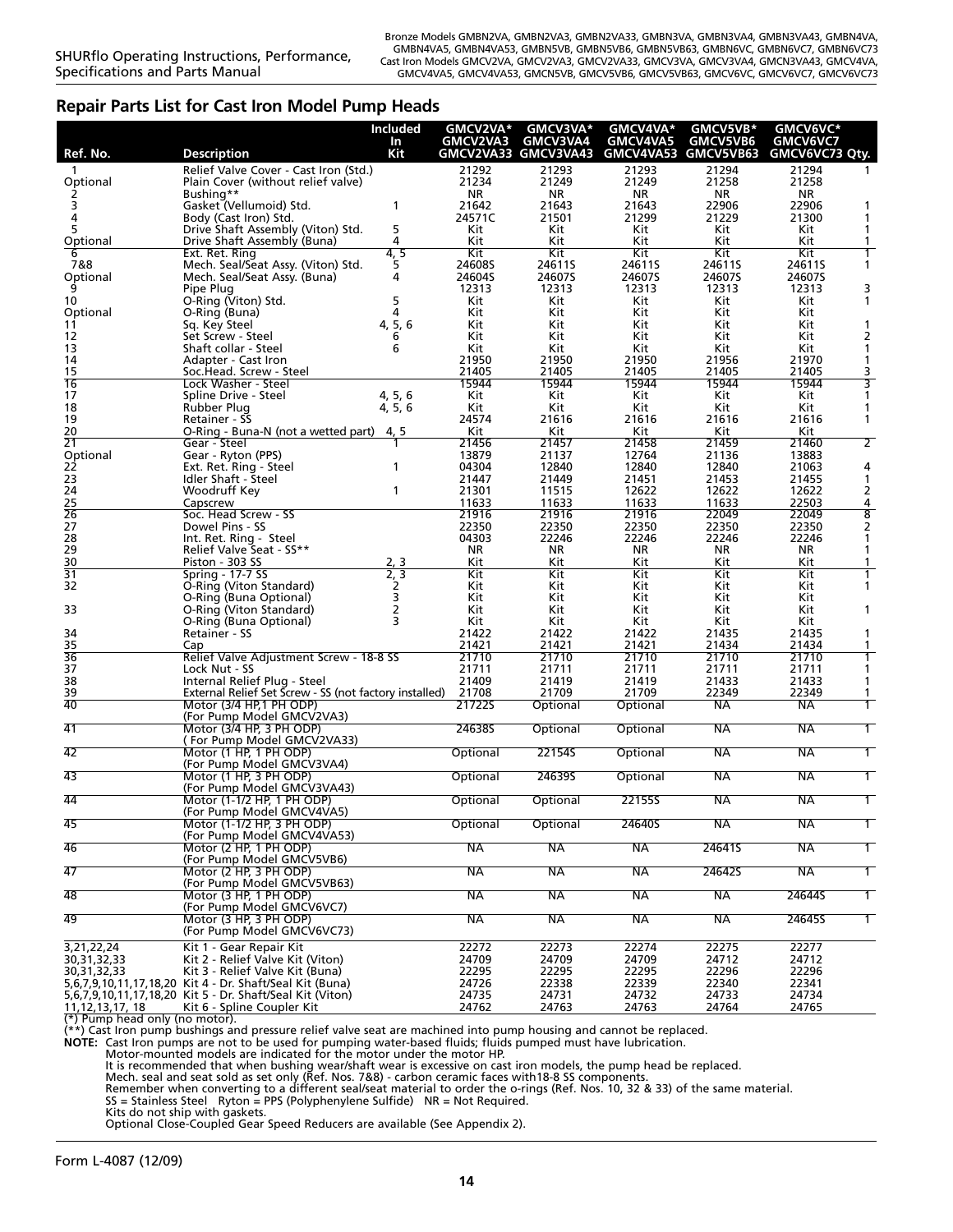**Cast Iron Models GMCV2VA, GMCV2VA3, GMCV2VA33, GMCV3VA, GMCV3VA4, GMCN3VA43, GMCV4VA, GMCV4VA5, GMCV4VA53, GMCN5VB, GMCV5VB6, GMCV5VB63, GMCV6VC, GMCV6VC7, GMCV6VC73**

# **Appendix 1 - Gear Pump Gasket Adjustment for Temperature (Bronze Models only)**

Gear pump is factory assembled to operate within a temperature range of 70° – 120° F (20° – 50° C). For temperatures outside this range, please see the table below for your series and port size pump.

**NOTE:** Always refer to the original owner's manual repair and maintenance sections on pump disassembly and assembly for more detailed instructions.

**NOTE:** When pumping fluids of high viscosity (>500 SSU), the required torque and HP can be reduced by adding a gasket for increased gear clearance.

Gasket Installation Instructions (refer to assembly diagram below):

- 1. Turn off power to pump, turn off inlet and outlet valves, and relieve pressure in lines.
- 2. Allow pump to cool.
- 3. Remove cover screws (1), cover (2) and gasket (3). Be sure to mark proper orientation of cover and pump body.
- 4. Replace gaskets (3) per instructions listed in table.
- 5. Replace cover (2) and cover screws (1) according to orientation marked in step 3.
- 6. Tighten cover screws (1) in sequence listed on diagram. Use torque specifications listed in table.

|                        | <b>Kit PN</b> | <b>NPT Port Size</b>              | <b>Temp Range</b>                                                                                                                                      | <b>Instructions</b>                                                                                                                                                                                       | <b>Bolt Torque</b>           |
|------------------------|---------------|-----------------------------------|--------------------------------------------------------------------------------------------------------------------------------------------------------|-----------------------------------------------------------------------------------------------------------------------------------------------------------------------------------------------------------|------------------------------|
|                        | 23952         | Pumps with<br>3/8" ports          | Up to $120^\circ$ F<br>$(50^{\circ} C)$<br>$120^{\circ}$ F – 210 $^{\circ}$ F<br>$(50^{\circ}$ C – 99° C)                                              | Use standard vellumoid/paper gasket<br>as shipped (0.006" thick)*<br>Use optional thicker (0.015")<br>vellumoid/paper gasket                                                                              | 23 in - lbs.<br>$(2.6 N-m)$  |
| Series<br>Pump<br>Gear | 23954         | Pumps with 1/2"<br>and 3/4" ports | Up to 120°F<br>$(50^{\circ} \text{ C})$<br>$120^{\circ}$ F - 210° F<br>$(50^{\circ}$ C – 99 $^{\circ}$ C)                                              | Use standard vellumoid/paper gasket<br>as shipped (0.006" thick)*<br>Use optional thicker (0.015")<br>vellumoid/paper gasket                                                                              | 23 in -- lbs.<br>$(2.6 N-m)$ |
| <b>Bronze</b>          | 23969         | Pumps with 1"<br>and 1-1/4" ports | Up to 70° F<br>$(20^{\circ} \text{ C})$<br>$70^{\circ}$ F – 120° F<br>$(20^{\circ}$ C – 50° C)<br>$120^{\circ}$ F - 210° F<br>$(50^{\circ}$ C – 99° C) | Use optional thinner (0.006")<br>vellumoid/paper gasket<br>Use standard vellumoid/paper gasket<br>as shipped (0.010" thick)*<br>Use 2X optional thinner (for a total of<br>0.012") vellumoid/paper gasket | 75 in -lbs.<br>$(8.5 N-m)$   |

### **\*Standard Set-up**